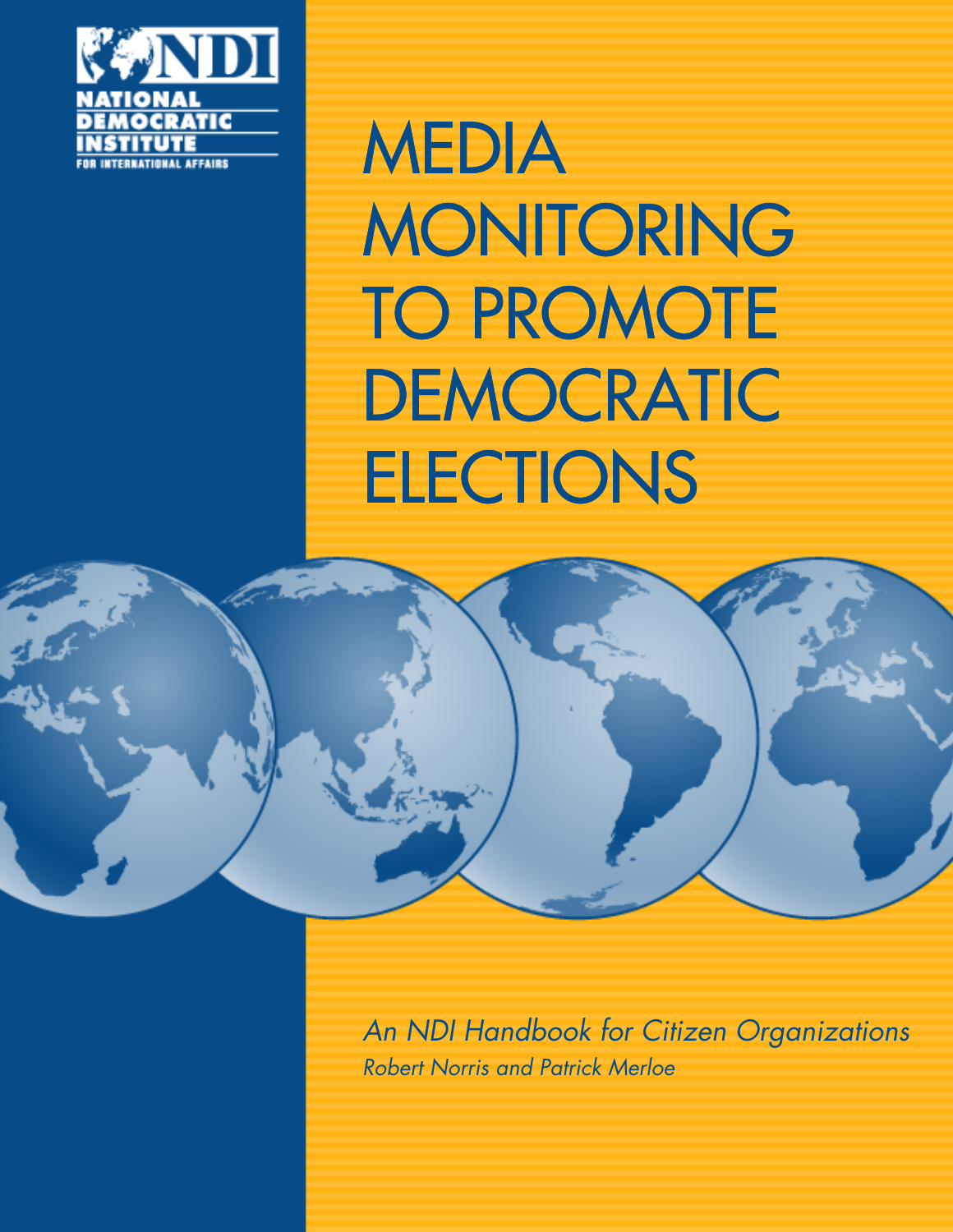# Media Monitoring to Promote Democratic Elections

An NDI Handbook for Citizen Organizations

Robert Norris and Patrick Merloe

NATIONAL DEMOCRATIC INSTITUTE FOR INTERNATIONAL AFFAIRS (NDI)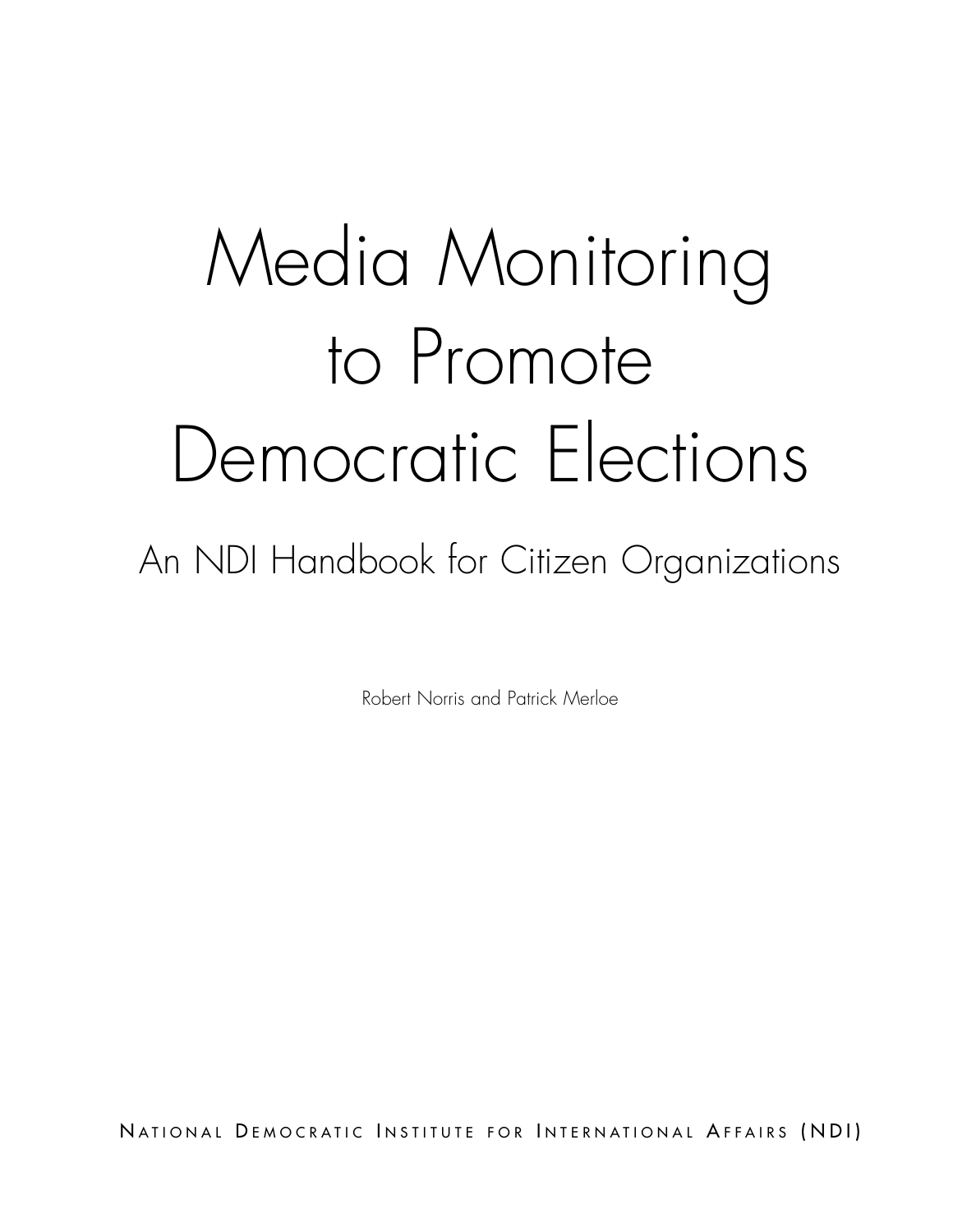#### **Library of Congress Cataloging-in-Publication Data**

Norris, Robert, 1954- Media monitoring to promote democratic elections : an NDI handbook for citizen organizations / Robert Norris and Patrick Merloe. p. cm. ISBN 1-880134-33-0 1. Election monitoring--Handbooks, manuals, etc. 2. Mass media and

public opinion. 3. Mass media--Political aspects. I. Merloe, Patrick. II. National Democratic Institute for International Affairs. III. Title.

JF1081 .N67 2002 324.6'5--dc21 2002009308

Copyright © National Democratic Institute for International Affairs (NDI) 2002. Washington, DC. All rights reserved. Portions of this work may be reproduced and/or translated for noncommercial purposes provided NDI is acknowledged as the source of the material and is sent copies of any translation.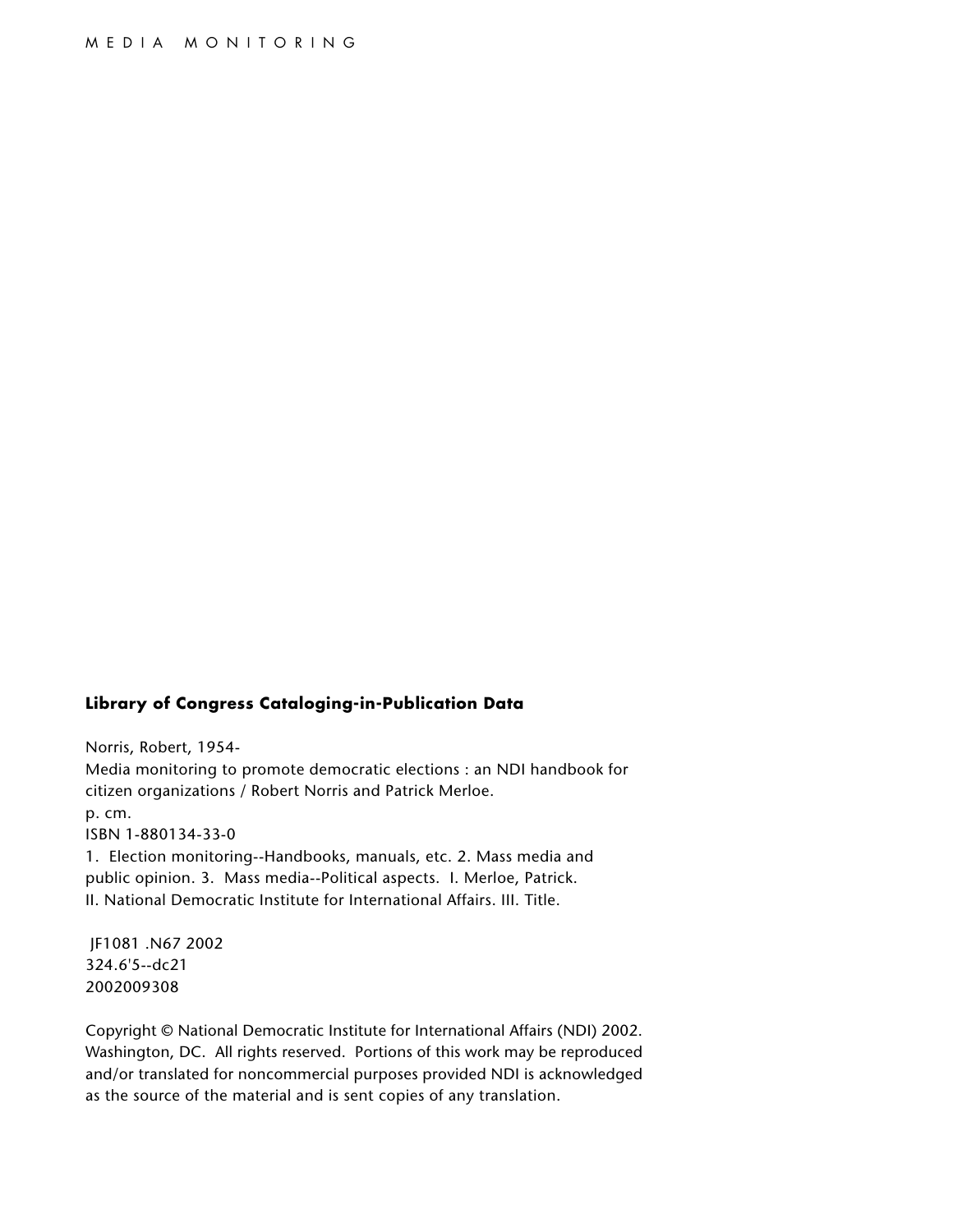### ABOUT NDI

The National Democratic Institute for International Affairs (NDI) is a nonprofit organization working to strengthen and expand democracy worldwide. Calling on a global network of volunteer experts, NDI provides practical assistance to civic and political leaders advancing democratic values, practices and institutions. NDI works with democrats in every region of the world to build political and civic organizations, safeguard elections, and promote citizen participation, openness and accountability in government.

Democracy depends on legislatures that represent citizens and oversee the executive, independent judiciaries that safeguard the rule of law, political parties that are open and accountable, and elections in which voters freely choose their representatives in government. Acting as a catalyst for democratic development, NDI bolsters the institutions and processes that allow democracy to flourish.

**Build Political and Civic Organizations:** NDI helps build the stable, broad-based and wellorganized institutions that form the foundation of a strong civic culture. Democracy depends on these mediating institutions—the voice of an informed citizenry, which link citizens to their government and to one another by providing avenues for participation in public policy.

**Safeguard Elections:** NDI promotes open and democratic elections. Political parties and governments have asked NDI to study electoral codes and to recommend improvements. The Institute also provides technical assistance for political parties and civic groups to conduct voter education campaigns and to organize election monitoring programs. NDI is a world leader in election monitoring having organized international delegations to monitor elections in dozens of countries, helping to ensure that polling results reflect the will of the people.

**Promote Openness and Accountability:** NDI responds to requests from leaders of government, parliament, political parties and civic groups seeking advice on matters from legislative procedures to constituent service to the balance of civil-military relations in a democracy. NDI works to build legislatures and local governments that are professional, accountable, open and responsive to their citizens.

International cooperation is key to promoting democracy effectively and efficiently. It also conveys a deeper message to new and emerging democracies that while autocracies are inherently isolated and fearful of the outside world, democracies can count on international allies and an active support system. Headquartered in Washington D.C., with field offices in every region of the world, NDI complements the skills of its staff by enlisting volunteer experts from around the globe, many of whom are veterans of democratic struggles in their own countries and share valuable perspectives on democratic development.

#### **NATIONAL DEMOCRATIC INSTITUTE FOR INTERNATIONAL AFFAIRS**

2030 M STREET, N. W., FIFTH FLOOR WASHINGTON, D.C. 20036-3306, USA TEL +1 202 728 5500 FAX +1 202 728 5520 E-MAIL DEMOS@NDI.ORG WEBSITE HTTP://WWW.NDI.ORG

**Board of Directors** Madeleine K. Albright *Chairman*

Rachelle Horowitz *Vice Chair* 

Kenneth F. Melley *Secretary* 

Eugene Eidenberg *Treasurer* 

Kenneth D. Wollack *President*

Bernard W. Aronson J. Brian Atwood Harriet C. Babbitt Elizabeth Frawley Bagley Joan Baggett Calambokidis Barbara J. Easterling Geraldine A. Ferraro Sam Gejdenson Patrick J. Griffin Joan Anderson Growe Shirley Robinson Hall Harold Hongju Koh Peter B. Kovler Elliott F. Kulick Nat LaCour Lewis Manilow Constance J. Milstein Molly Raiser Nicholas A. Rey Susan E. Rice Nancy H. Rubin Elaine K. Shocas Marva A. Smalls Michael R. Steed Maurice Tempelsman Arturo Valenzuela

#### **Senior Advisory Committee**

William V. Alexander Michael D. Barnes John Brademas Bill Bradley Emanuel Cleaver, II Mario M. Cuomo Patricia M. Derian Christopher Dodd Michael S. Dukakis Thomas F. Eagleton Martin Frost Richard N. Gardner Richard A. Gephardt John T. Joyce Peter G. Kelly Paul G. Kirk, Jr. John Lewis Donald F. McHenry Abner J. Mikva Azie Taylor Morton Daniel Patrick Moynihan Charles S. Robb Stephen J. Solarz Theodore C. Sorensen Esteban E. Torres Anne Wexler Andrew J. Young

**Chairmen Emeriti** Paul G. Kirk, Jr. Walter F. Mondale Charles T. Manatt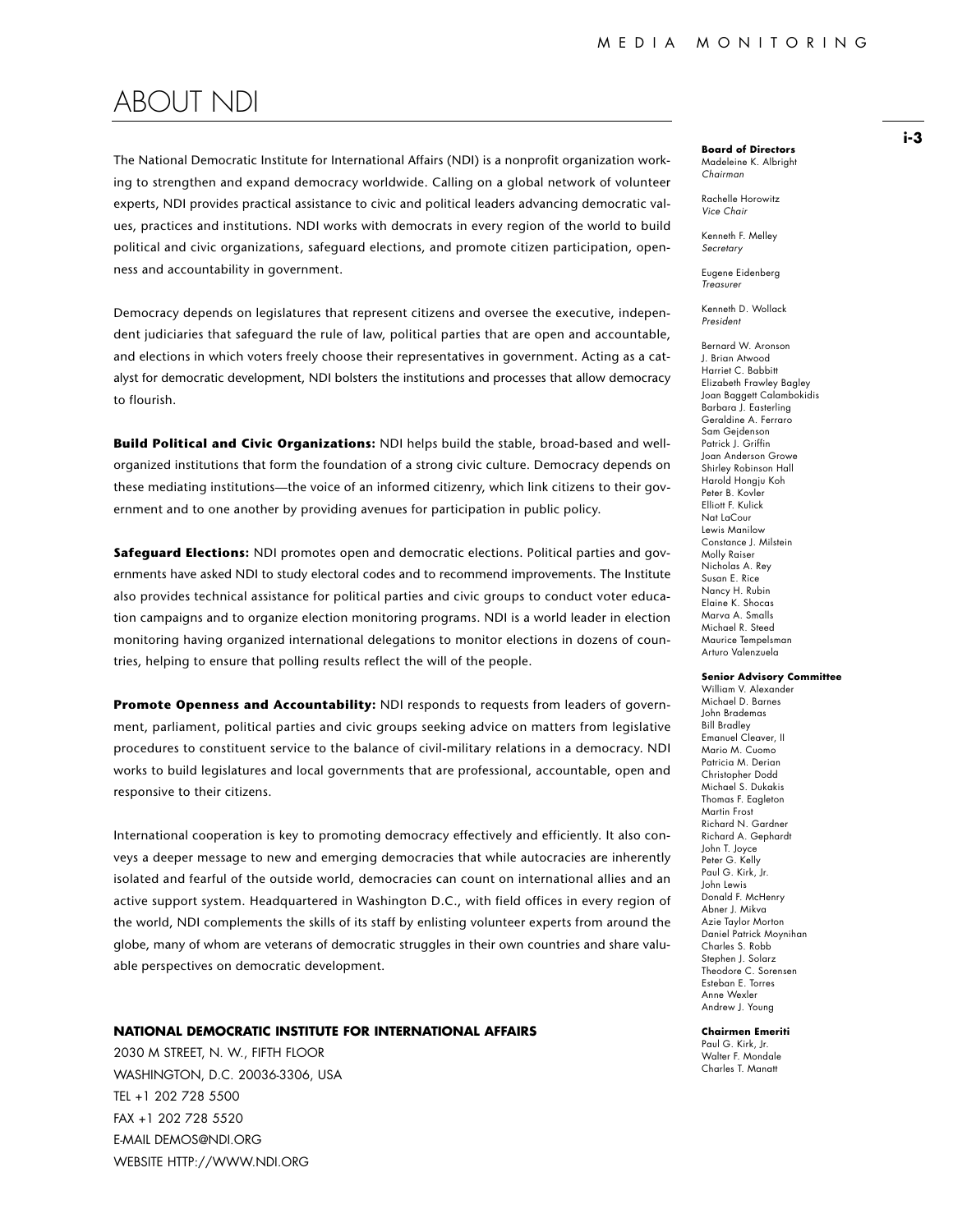### ACKNOWLEDGEMENTS

This handbook was prepared by the National Democratic Institute for International Affairs (NDI) to assist civic organizations, journalist associations, political parties and others worldwide who are working to support freedom of the press, to ensure that political competitors are able to communicate their messages to the public through the mass communications media and to guarantee citizens the information necessary to make informed political choices. The handbook reflects NDI's 17 years of experience working with civic and political leaders to promote democratic reform and political integrity.

NDI wishes to recognize the efforts of those around the globe who have advocated for media freedom and developed mechanisms to monitor the media and inform citizens about the nature of information they are receiving. Like journalists, these activists often operate under difficult political circumstances and put themselves at personal risk by conducting their activities. NDI has had the privilege of working with many of these individuals on a wide range of issues, including media monitoring, and the lessons learned from these experiences are among those reflected in this handbook. NDI also recognizes the pioneering work of international nongovernmental and intergovernmental organizations in both advocating for media freedoms and monitoring the media. For reference, NDI has included in the appendices of the handbook a list of both international and domestic organizations active in these efforts.

Robert Norris, a long-time NDI advisor and former NDI field representative in a number of countries, and Patrick Merloe, NDI Senior Associate and Director of Programs on Elections and Political Processes, authored this handbook. The handbook draws largely on Bob Norris' experience in assisting Slovak media monitoring efforts as an NDI resident representative in Slovakia during the run-up to the 1998 parliamentary elections, and his experience in media monitoring efforts in Guyana, Uganda, Montenegro and other countries. The handbook also draws on Pat Merloe's experience in assisting media monitoring and broader election monitoring activities in more than 50 countries around the world.

Professor Thomas Lansner, who teaches International Media and Communications at Columbia University provided, on a voluntary basis, his expertise and time to assist in developing the methodology described herein. He also reviewed an early draft of the handbook. Holly Ruthrauff, NDI Senior Program Officer for Election and Political Processes, served as principal editor of this handbook and contributed significantly to its content. Suanne Buggy, NDI Program Officer, and Linda Patterson, NDI Program Assistant, also edited the handbook and contributed to its development. Other present and former NDI staff contributed to the development of media monitoring materials that preceded this handbook, including Almami Cyllah, former NDI field representative in Kenya and Haiti, and former NDI interns Nicole Lesniak, Joe Longobardo, and Marta McLellan.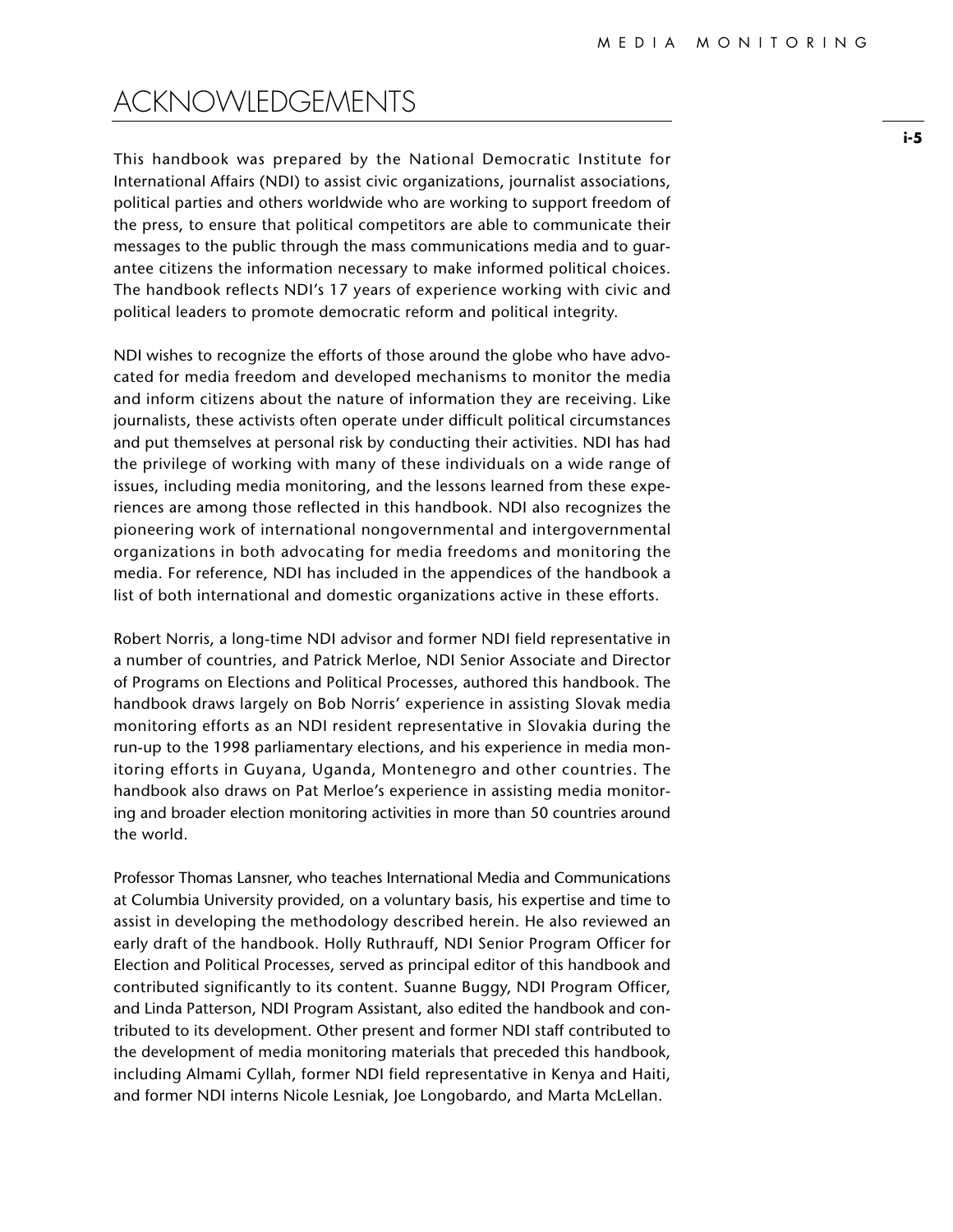**i-6** NDI wishes to express special thanks to the leaders of the Slovak media monitoring organization MEMO'98, including Marek Mračka, Rastislav Kužel, Anna Nogova and Andrej Bartosiewicz. NDI supported the efforts that led to the founding of MEMO'98 jointly by Slovakia's Helsinki Citizens' Assembly and the Association for Support of Local Democracy. The Institute then aided MEMO'98's monitoring and reporting on the media's behavior during the election period and afterward. NDI drew upon its experience in assisting media monitoring efforts in more than a dozen countries to help MEMO'98 develop a monitoring methodology based on best practices identified elsewhere. In Slovakia and other countries, NDI drew upon principles and analysis set forth in the 1993 study by Sandra Colliver and Patrick Merloe published by Article 19, the Global Campaign for Free Expression (London), entitled, *Guidelines for Election Broadcasting in Transitional Democracies,* and the Institute appreciates Article 19's cooperation and continuing contributions to media monitoring around the world.

> The drafting, production and distribution of this document were made possible by a grant from the United States Agency for International Development (USAID). The Center for Democracy and Governance of USAID's Bureau for Democracy, Conflict & Humanitarian Assistance provided valuable encouragement for this project throughout its development. We hope that those who use this handbook will contact NDI with any comments, suggestions or requests.

> > **Kenneth Wollack** President, NDI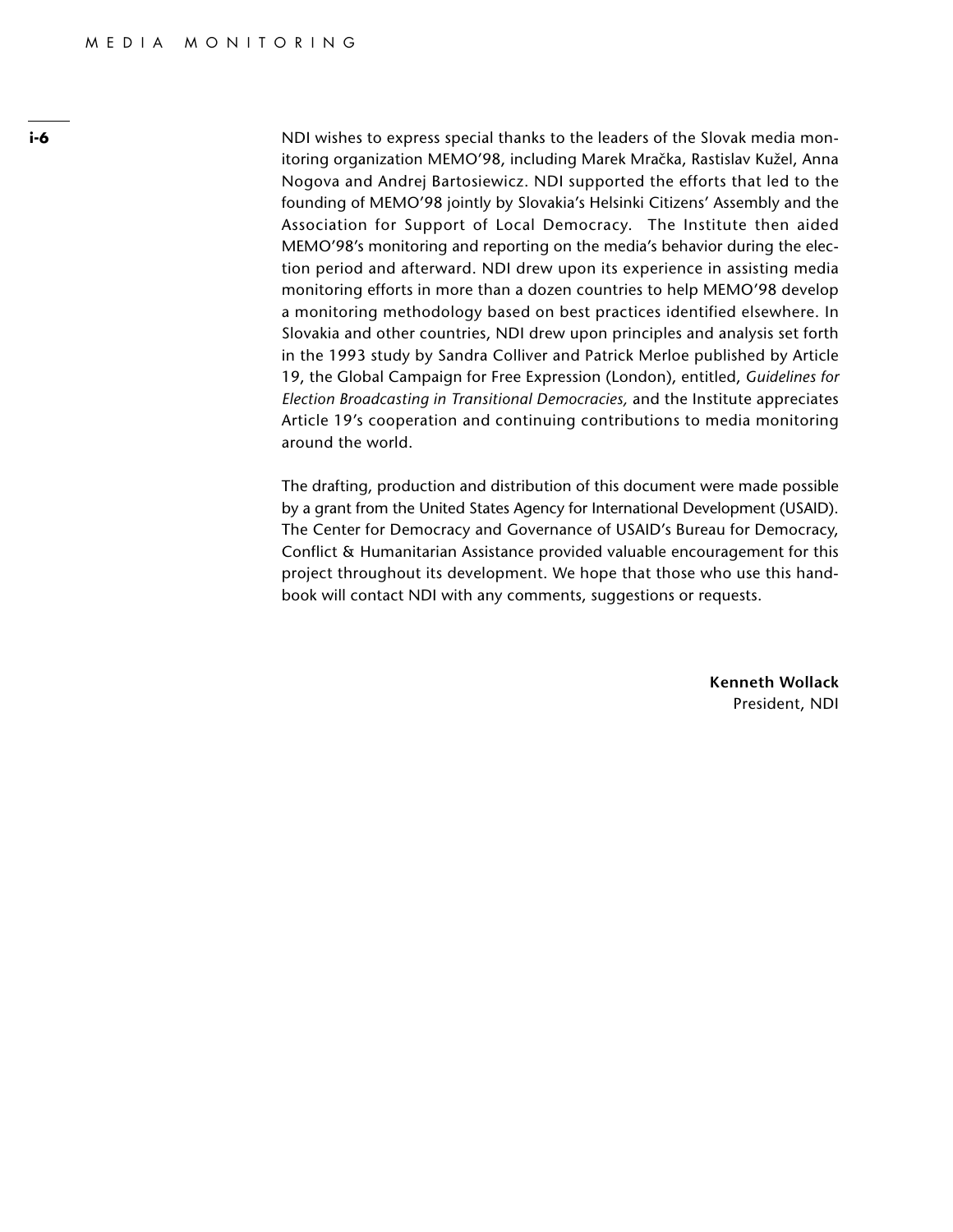## TABLE OF CONTENTS

| CHAPTER TWO: INITIATING A MEDIA MONITORING PROJECT 5<br>Developing Project Goals and a Strategic Plan 5<br>Analyzing the Legal and Regulatory Framework 6 |
|-----------------------------------------------------------------------------------------------------------------------------------------------------------|
| CHAPTER THREE: PLANNING AND ORGANIZATION 13<br>Developing a Public Relations Strategy 14                                                                  |
| CHAPTER FOUR: THE BASICS OF MONITORING 23                                                                                                                 |
| CHAPTER FIVE: MONITORING INSTRUCTIONS 35<br>Direct Access and Public Affairs Programming  42                                                              |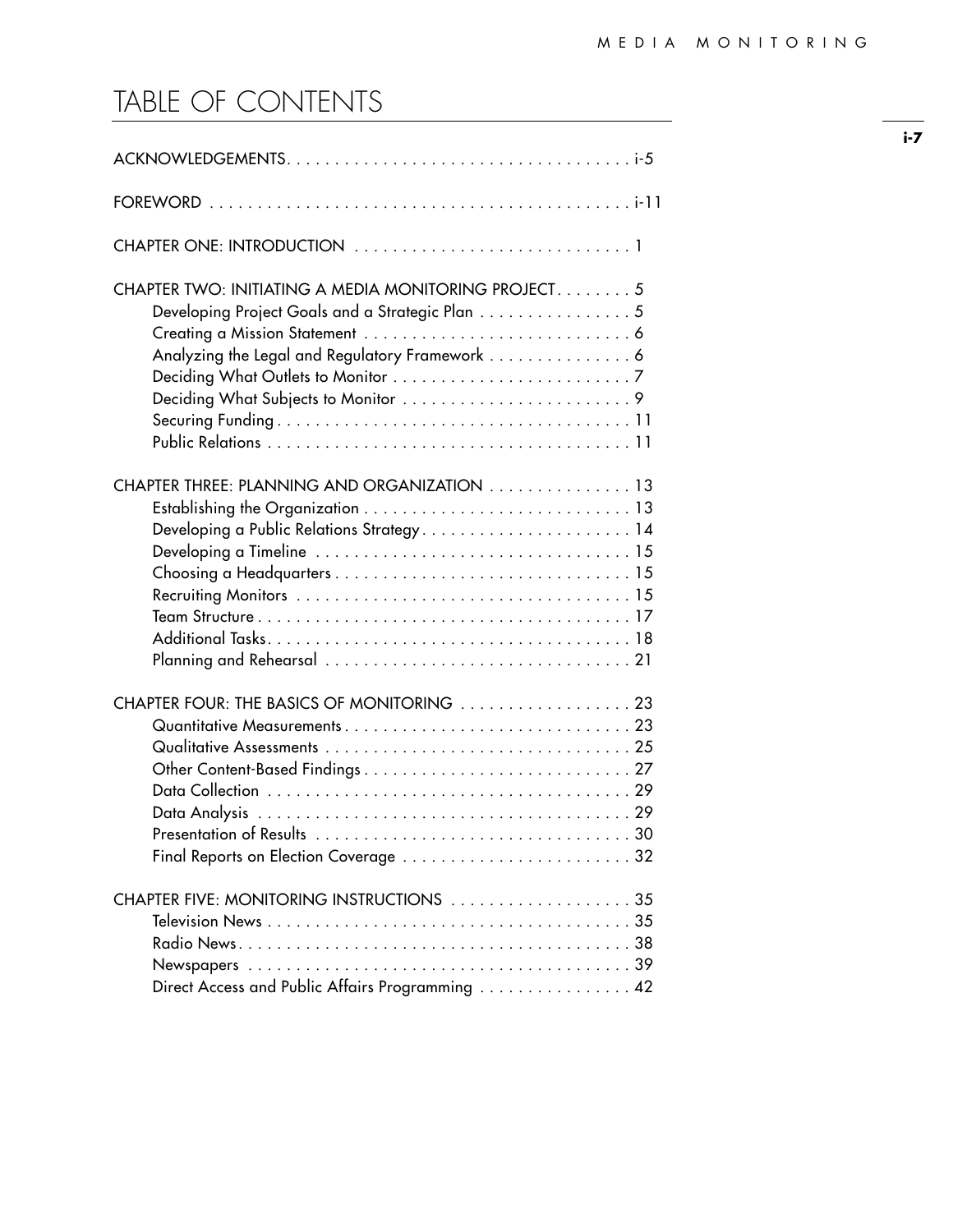| SELECTED BIBLIOGRAPHY OF RESOURCES FOR MEDIA MONITORING<br>IN THE ELECTION CONTEXT $\ldots \ldots \ldots \ldots \ldots \ldots \ldots \ldots \ldots \ldots \ldots 132$ |
|-----------------------------------------------------------------------------------------------------------------------------------------------------------------------|
|                                                                                                                                                                       |
| SELECTED NDI PUBLICATIONS ON ELECTION MONITORING 134                                                                                                                  |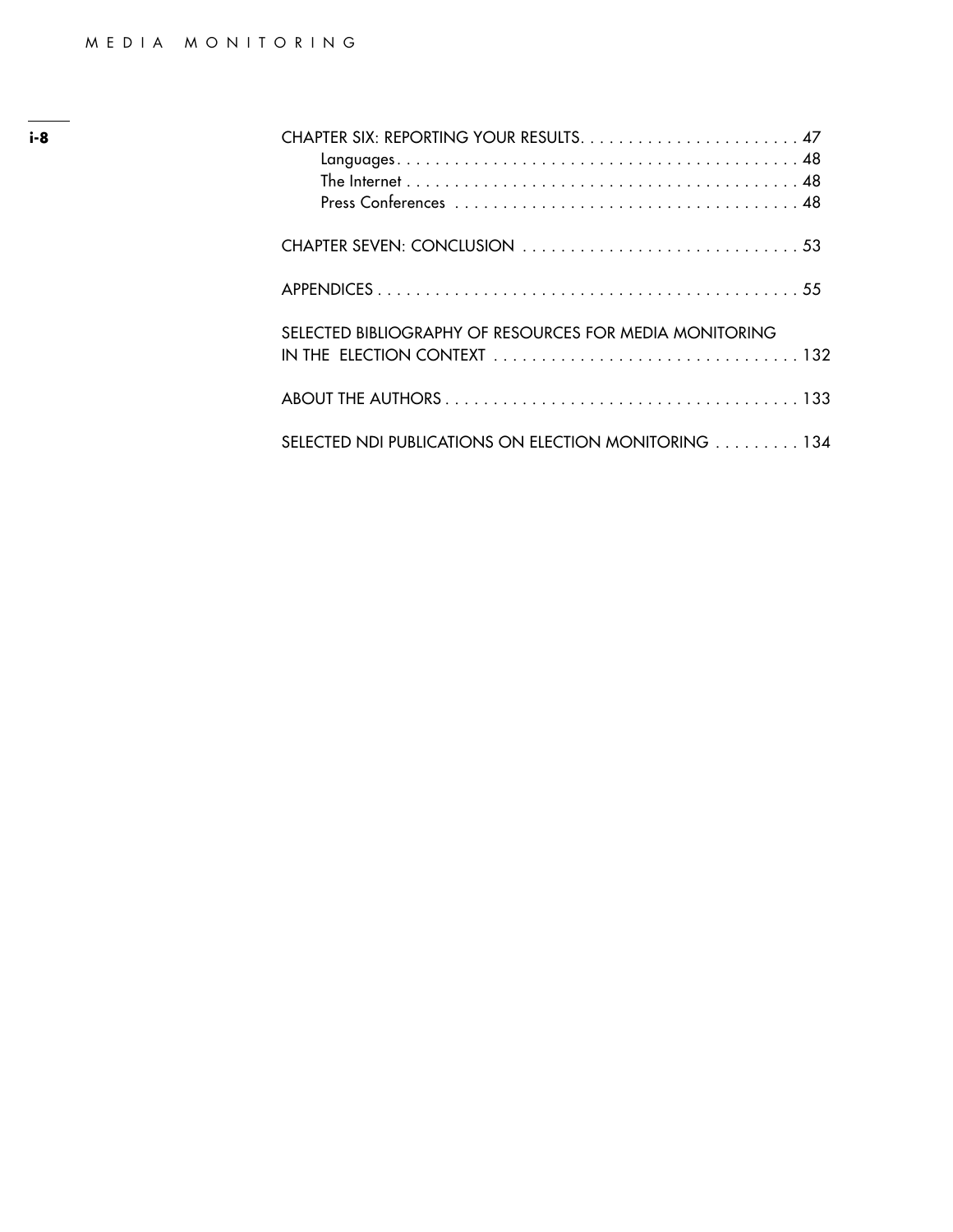## TABLE OF APPENDICES

| <b>APPENDIX 1</b><br>List of Organizations that Monitor Media Conduct in<br>Elections or Assist Media Monitoring by Other Organizations 56 |
|--------------------------------------------------------------------------------------------------------------------------------------------|
| <b>APPENDIX 2</b><br>Assessing the Legal Framework Concerning Media and Elections 58                                                       |
| <b>APPENDIX 3</b><br>International Human Rights Provisions on                                                                              |
| <b>APPENDIX 4</b><br>Sample Organizational Timeline                                                                                        |
| <b>APPENDIX 5A</b>                                                                                                                         |
| <b>APPENDIX 5B</b>                                                                                                                         |
| <b>APPENDIX 6</b>                                                                                                                          |
| <b>APPENDIX 7A</b>                                                                                                                         |
| <b>APPENDIX 7B</b><br>Malawi Electoral Commission: Procedures for Media Coverage<br>of Parliamentary and Presidential Elections  102       |
| <b>APPENDIX 8A</b><br>Sample Media Monitoring Report-Slovakia 109                                                                          |
| <b>APPENDIX 8B</b><br>Sample Media Monitoring Report-Bulgaria116                                                                           |
| <b>APPENDIX 8C</b><br>Sample Media Monitoring Report-Peru 122                                                                              |
| <b>APPENDIX 8D</b><br>Sample Media Monitoring Report-Togo 128                                                                              |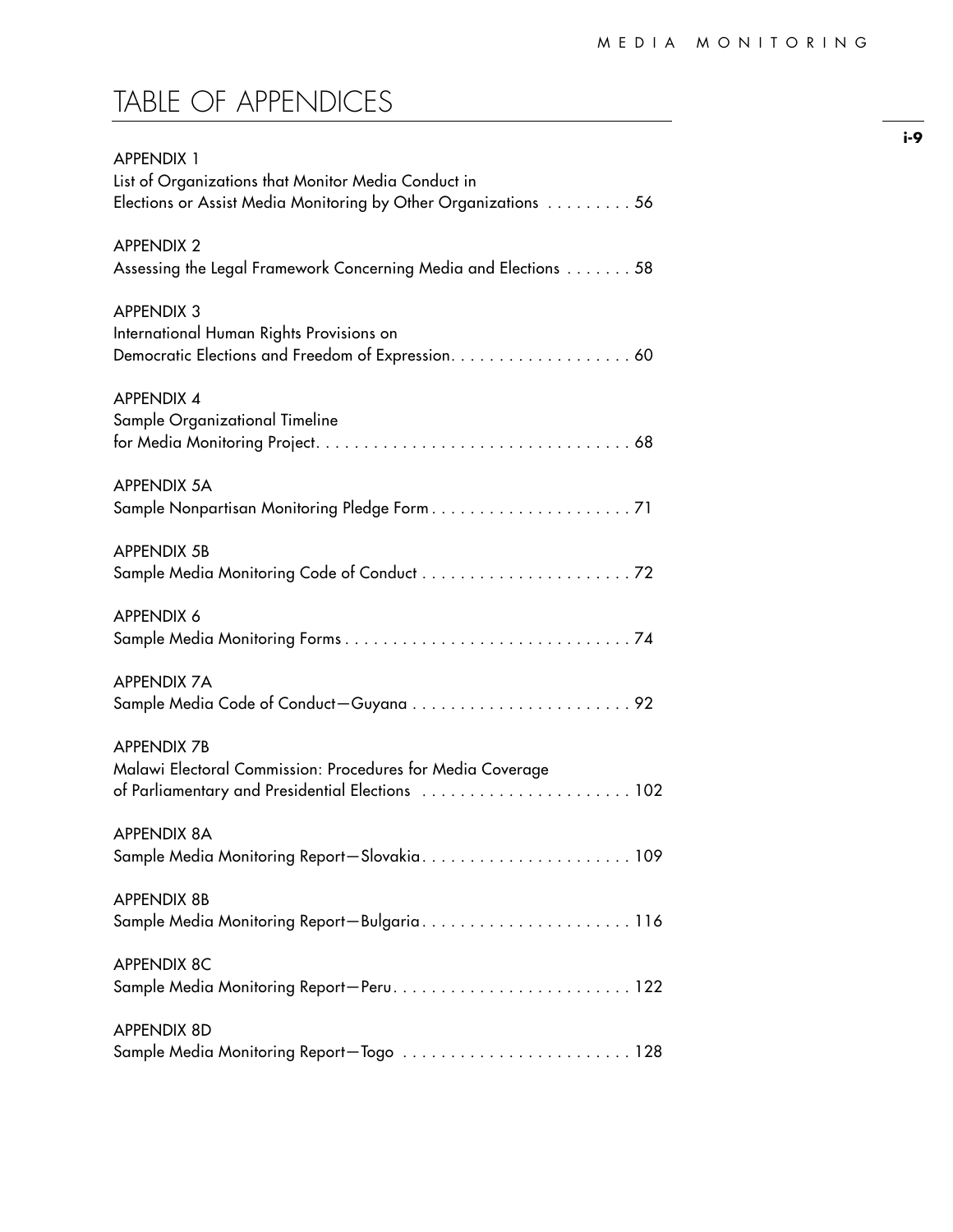### FOREWORD

The will of the people—expressed in genuine, democratic elections—is<br>the basis of authority of any democratic government. That authority can-<br>not be established unless voters make a free and informed choice among<br>the polit the basis of authority of any democratic government. That authority cannot be established unless voters make a free and informed choice among the political contestants. The mass communications media provide information to most voters that is essential to the choice they exercise at the ballot box. Therefore, proper media conduct toward all political parties and candidates, as well as proper media conduct in the presentation of information that is relevant to electoral choices, are crucial to achieving democratic elections.

Monitoring media conduct—when done impartially, proficiently and based on a credible methodology—establishes whether this key aspect of an election process contributes to or subverts the democratic nature of elections. Media monitoring can measure the amount of coverage of electoral subjects, the presence or absence of news bias, appropriateness of media access for political competitors and the adequacy of information conveyed to voters through news, direct political messages, public information programming and voter education announcements. Media monitoring can help demonstrate that political competitors and the public at large should have confidence in the media, electoral authorities and the government that is responsible for providing genuine elections. Shortcomings in media conduct can be identified through monitoring in time for corrective action. Abuse of the mass media's power to affect voter choices also can be documented, which allows the population and the international community to appropriately characterize the true nature of the electoral process.

In effect, media monitoring in the electoral context addresses the interaction of several fundamental human rights, including: the right to genuine elections; the right of voters to receive accurate and sufficient information upon which to make a choice among electoral contestants; the right of electoral competitors to express their messages in a campaign to win the support of the electorate; and the right of the media to seek and impart information. All of these rights are affirmed by the Universal Declaration of Human Rights and every other major international human rights instrument. The relevant provisions of several of these documents appear in the appendices to this handbook. These documents create international obligations among states, while the constitutions and laws of every democracy protect civil and political rights related to genuine elections and freedom of expression.

Of course, there is more to an election process than the role of the media. Media monitoring should be treated as part of broader election monitoring efforts. An evaluation of the nature of an election process should address numerous factors, including among others: the legal framework for elections; legal recognition of political parties and the qualification of parties and candidates for the ballot; delimitation of election districts; accuracy of the voter rolls; free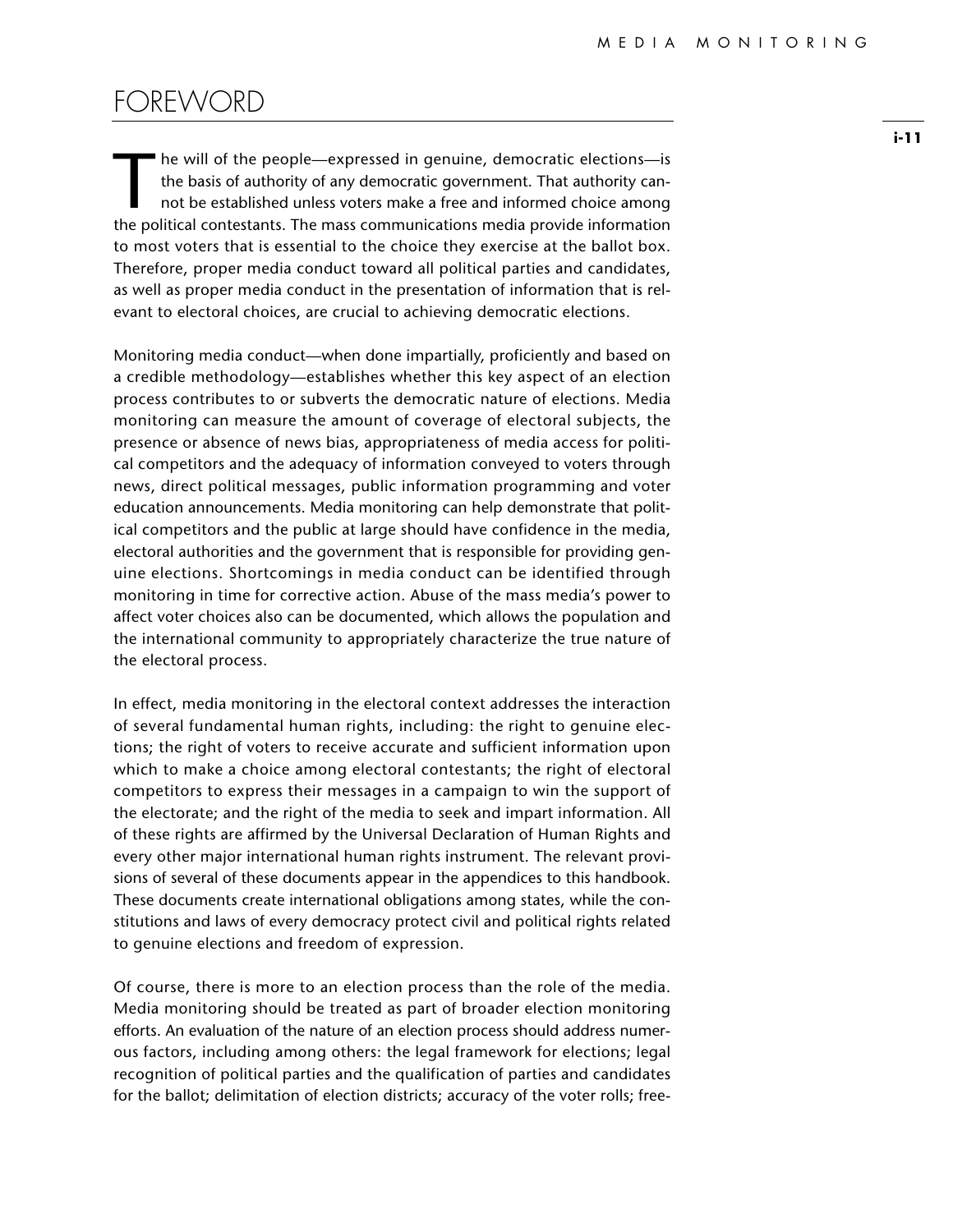dom of movement to campaign; incidence of election-related violence, intimidation and vote-buying; performance of the electoral administration; the integrity of the voting, counting and tabulating of results; and functioning of complaint mechanisms. This media monitoring handbook therefore should be reviewed along with other materials, such as: *NDI's Handbook on How Domestic Organizations Monitor Elections: An A to Z Guide; Promoting Legal Frameworks for Democratic Elections: An NDI Guide for Developing Election Laws and Law Commentaries; Building Confidence in the Voter Registration Process: An NDI Monitoring Guide for Political Parties and Civic Organizations; The Quick Count and Election Observation: An NDI Handbook for Civic Organizations and Political Parties;* and other materials.

While it is impossible to have democracy in a country without genuine elections, the democratic process extends beyond election day. Democratic governance requires an active and informed citizenry, and the media play a vital role in providing citizens with information they need to exercise their right to take part in governmental and public affairs. The skills developed in media monitoring to promote democratic elections can be applied directly in non-electoral periods. Monitoring the media can continue to be important for promoting integrity in the broader political process. Media monitoring efforts also can produce knowledge, skills and a network to advocate for law and regulatory reform, as well as for the promotion of professional responsibilities by journalist associations and for improvements in media self-regulation.

Experience demonstrates that media monitoring is effective when taken on by dedicated citizens, who pledge themselves to act impartially, work diligently, carefully analyze the data they collect and present it responsibly. This activity has been conducted successfully by a number of civic groups around the world. It has also been performed successfully by journalist associations, which have a special interest in ensuring the integrity of media conduct during electoral periods and beyond. International organizations sometimes monitor the media or, like NDI, assist others in accomplishing this work. Electoral authorities, media oversight bodies and others also sometimes conduct media monitoring. It is hoped that this handbook will be helpful to any such effort.

This handbook takes a step-by-step approach to organizing a media monitoring project. It covers considerations in deciding whether to initiate a project, the project's planning and organization, as well as media monitoring methodologies for various media and political subjects. The reader will find specific instructions for monitors in the text and discussion of reporting the findings of monitors. The appendices present examples of monitoring forms, nonpartisanship pledges and codes of conduct, relevant international human rights provisions and sample reports from several media monitoring projects.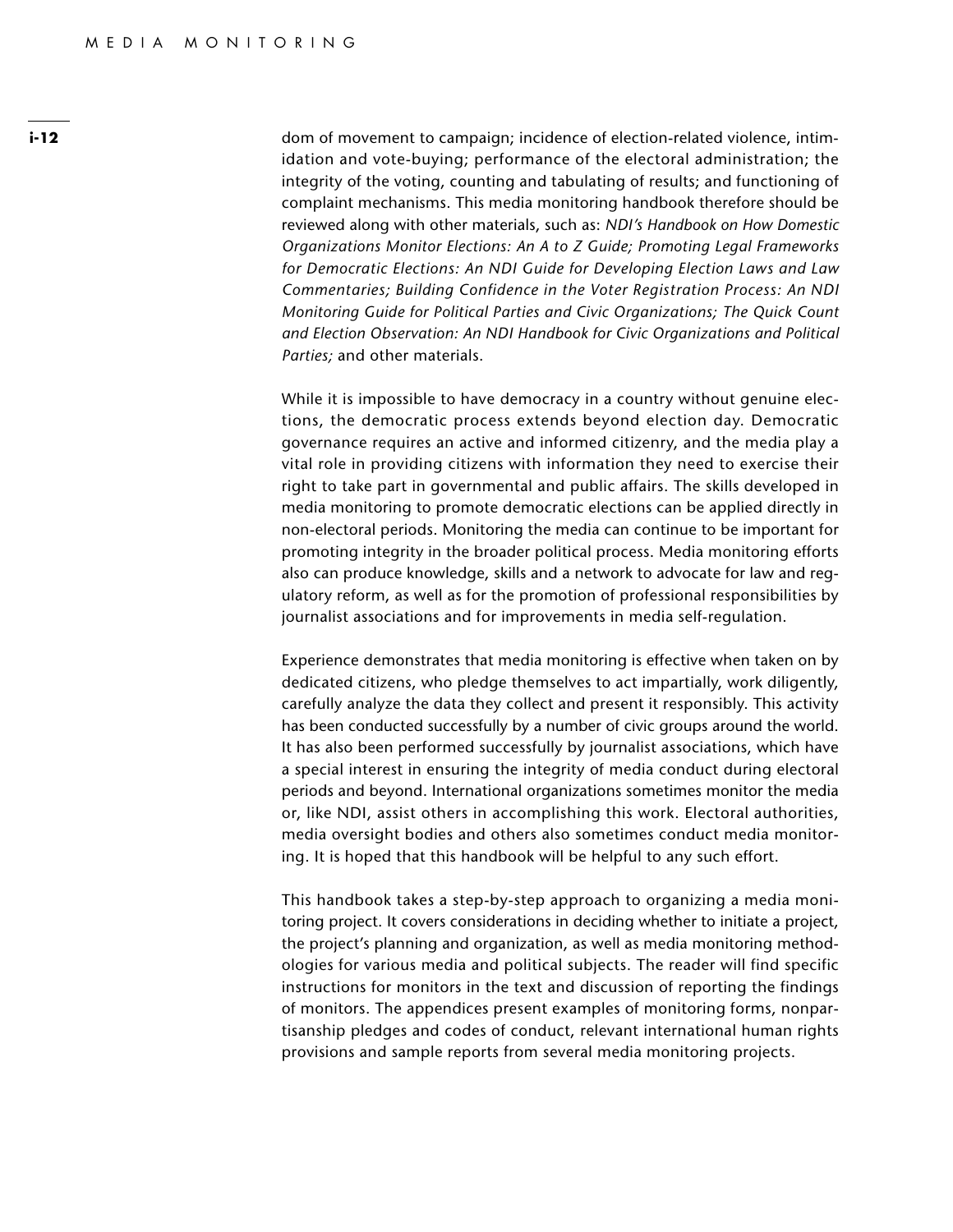It must be stressed that this handbook is not intended to set forth a definitive or exclusive way of monitoring the media. Rather it presents a synthesis of lessons learned in hopes of providing useful assistance to those preparing to monitor the media in a wide variety of circumstances, with varying degrees of experience and resources. The authors greatly appreciate the cooperation that many groups and individuals have provided over the years in helping them to better understand approaches to monitoring the media. Many of these groups are mentioned in the text or are listed in Appendix 1.

It is hoped that those involved in monitoring the media will find this handbook useful. NDI looks forward to learning from other democratic activists about ways to improve media monitoring and monitoring election processes more generally.

#### **Robert Norris and Patrick Merloe**

June 2002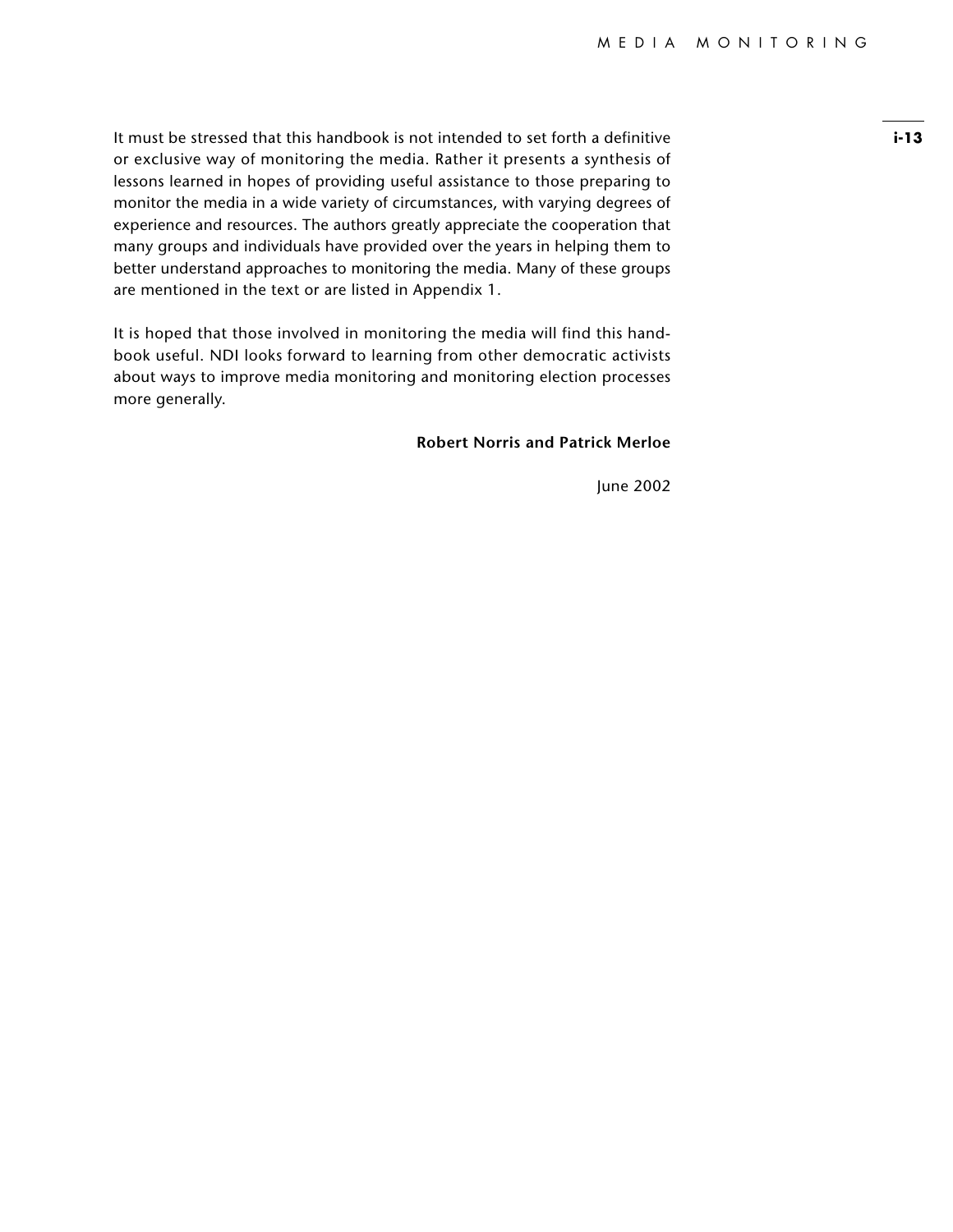## CHAPTER ONE Introduction

*"The only sure bulwark of continuing liberty is a government strong enough*  to protect the interests of the people, and a people strong enough and well *enough informed to maintain its sovereign control over its government."*  Franklin Delano Roosevelt, Fireside Chat, April 14, 1938

solution they need to make free and<br>informed choices among those who seek<br>their authority to govern. The mass communications the information they need to make free and informed choices among those who seek their authority to govern. The mass communications media—radio, television and printed publications provide the means by which most citizens receive information that is central to making political choices. In every country, therefore, a critical question is presented: How can citizens be certain that the information that they read or hear in the media is accurate, fair and comprehensive?

In nations with long traditions of democracy and a free press, a number of safeguards have evolved to protect freedom of speech, freedom of the press and citizens' right to information, all of which make it easier for citizens to be well informed if they choose to be. Likewise, in established democracies, professional journalists often have developed selfimposed rules of conduct that protect against bias.

These traditions and safeguards are less developed in countries where democratic systems are not yet established. It is therefore even more important for citizens in such countries to demand media professionalism and objectivity and to monitor media coverage of political parties, candidates, government officials and public affairs.

There are numerous reasons why the media may fail to provide adequate and accurate information to citizens about government and politics, including government manipulation of the press, self-censorship or a lack of journalistic standards. A media monitoring project can demonstrate the extent to which the media has been compromised by such issues, as well as the extent to which it is fulfilling its fundamental responsibility to the public.

A media monitoring project should begin by considering the possible factors that lead to improper or inadequate coverage of public affairs. These factors may include:

- Direct censorship;
- Intentional manipulation of the media by government authorities;
- Intentional manipulation of the media by other partisan forces;
- Intentional manipulation of the media by private interests;
- Media self-censorship arising from fear of recrimination from government or private interests or from actual threats of violence directed against media outlets or journalists;
- Prejudice;
- Corruption;
- Inadequate access to government or political sources; and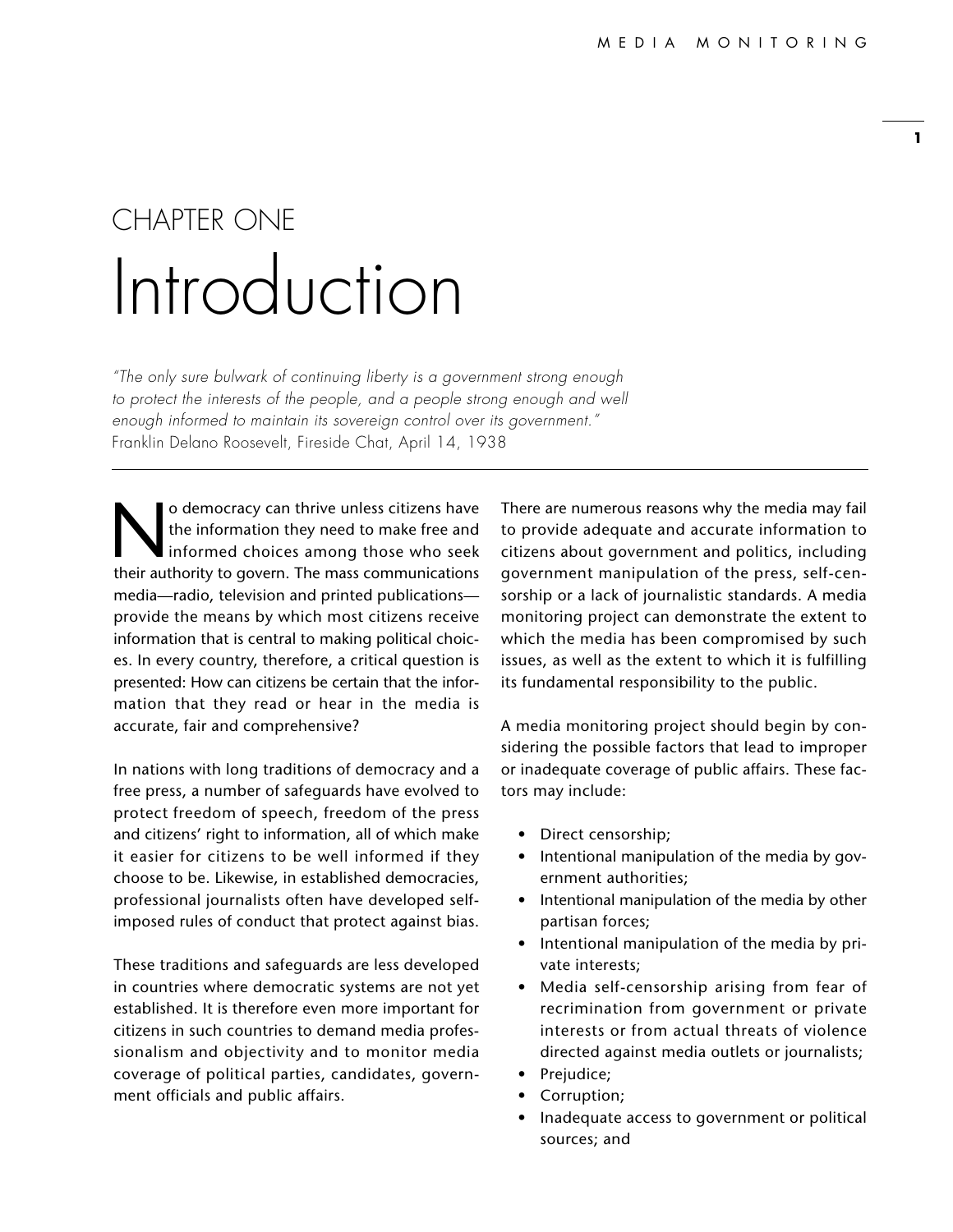**2** • Incompetence, including a lack of understanding of traditions relating to the rights and obligations of the media by owners, editors or reporters.

> The *perception* that such problems exist is reason enough to launch a media monitoring effort. If the public, political parties, candidates or others lack confidence in the media, then a media monitoring project will serve an important purpose. Whether the ultimate findings of the project reassure a skeptical audience that they can trust the media or alert them that they should question the information they receive, a well organized media monitoring project will be a valuable contribution to the public interest.

At its most basic level, media monitoring to promote democratic elections consists of an independent, impartial observation of media behavior during the election period.

Although a lack of confidence in, or the perception of improper or inadequate coverage by, the media may be the cause for initiating a media monitoring project, the purpose of such a project is to document media performance in a professional, systematic and objective manner. At its most basic level, media monitoring to promote democratic elections consists of an independent, impartial observation of media behavior during the election period. It involves an analysis of a government's actions and/or inaction to ensure the media's rights to gather and impart information to the electorate. Media monitoring concentrates on whether the electoral contestants have access to the media on a non-discriminatory basis to present sufficient messages about their platforms to the citizens so that potential voters can appreciate the differences among them. It also concentrates on whether citizens receive accurate and sufficient information through the media so that they can make an informed choice at the ballot box.

Media monitoring examines whether news coverage of the electoral candidates, government and political affairs is sufficient and free of bias, inaccuracies and other factors that can undermine genuine political choice on election day. The analysis also can examine the media's ability to criticize the actions and/or inaction of the government and the ruling political parties. In addition, it can address the ability of the media to operate independently. In some countries, media monitoring has also examined the presentation of voter and civic education through the media to determine whether it is politically neutral and sufficient to address the population's need for information about the electoral process.

#### HELPFUL INFORMATION

#### **When approaching media monitoring, four principal issues should be considered:**

- How the government acts to ensure the news media's right to gather and impart information and ideas;
- How the government and the news media act to provide access to political parties and candidates so that they may effectively and directly communicate with the public during election campaign periods;
- How the government and the media act to ensure accurate and fair coverage of political parties and candidates in news and information reporting; and
- How the government and media act to educate the electorate about how and why to vote.

#### **Determining Who Controls the Media**

While the media have certain internationally recognized rights to freely gather and impart information, they also have responsibilities to citizens regarding the information they provide. These responsibilities become especially sensitive during elections.

Determining who controls the media is one of the primary factors that must be considered before ini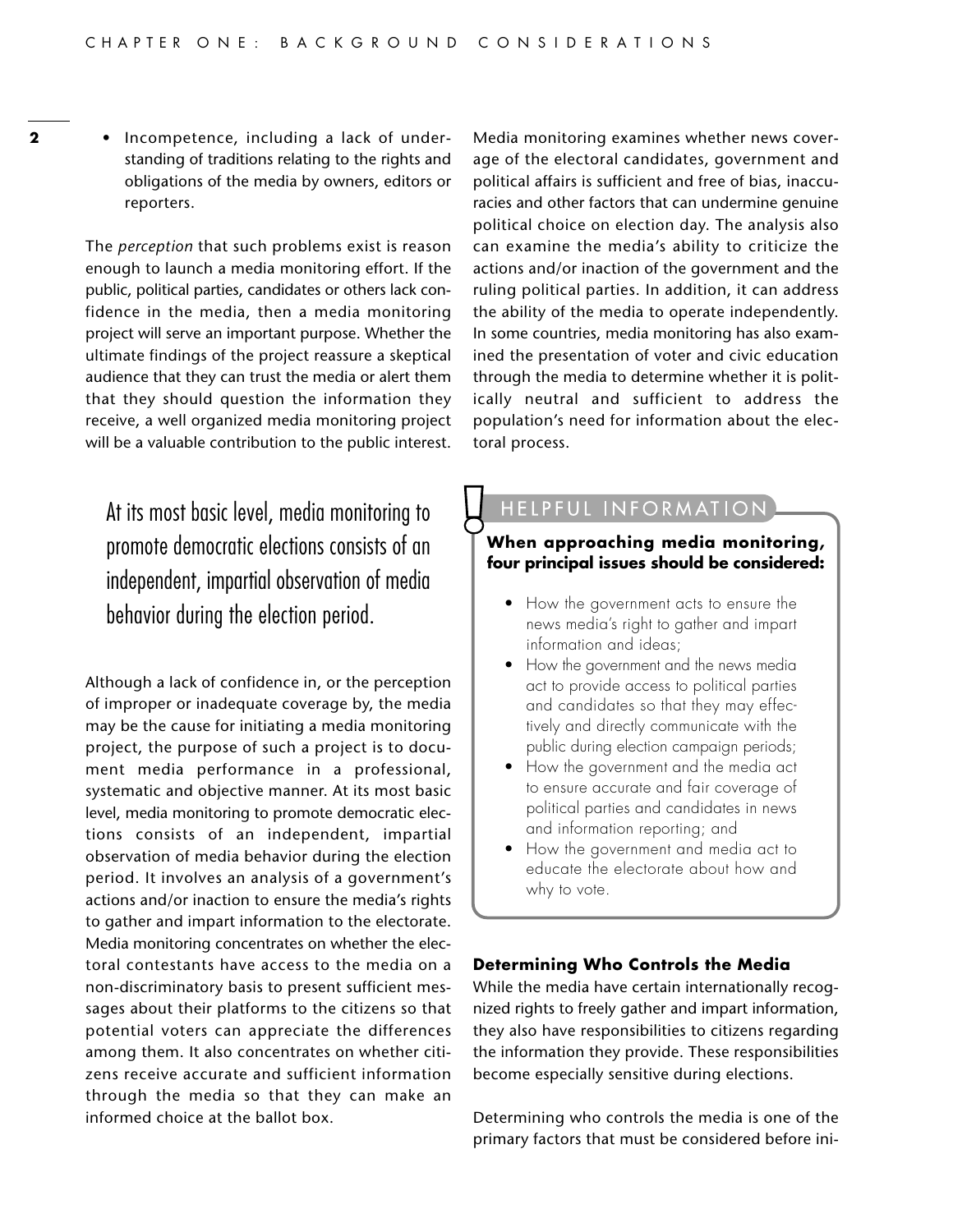tiating a media monitoring project. Because of the different rights and responsibilities of state-controlled and privately-controlled media, it is useful and important to examine those outlets separately.

#### **State-Controlled Media**

Television, radio and newspapers owned or controlled by the state should be held to the highest standards of accuracy and fairness, objectivity and balance. Government in a democracy is by definition derived from the people, and the will of the people is the basis of authority for democratic government. State media therefore—like all state resources—are the property of the citizens. They must be used in the public's interest and not for the private or political interests of a person or specific political party. All state-owned and state-controlled media therefore have an important obligation to provide citizens with accurate, impartial and balanced coverage regardless of which political party or parties are in power. It is proper and even necessary for citizens' organizations, political parties and candidates to insist on media fairness, balance and accuracy and to call upon government authorities to manage public media in a way that safeguards citizens' rights to the information they need as voters.

#### **Private Broadcast Media**

Some television and radio stations are privately owned, and the owners' right to freedom of the press should preclude government interference. Yet, privately controlled broadcast media should be held to high standards because of the influence of broadcast media over public opinion, and because of the public nature of transmitting electronic programs. These media have ethical responsibilities to the public to present accurate information and therefore should cover political candidates and public affairs in an accurate, impartial and balanced manner. In addition, the use of the airwaves, even by private interests, brings with it public responsibilities.

It is generally accepted that the airwaves are a public resource. Their use by private broadcasters is therefore subject to government licensing and a degree of regulation to protect the public's interests. The interest in protecting the public's right to

receive accurate and sufficient information about electoral contestants must be balanced against the rights of private broadcasters to operate free of unwarranted government regulation. This provides a basis for: requiring bias-free reporting; nondiscrimination in broadcast access provided to political contestants; and, at least where access to state-controlled broadcasting would be insufficient to meet the public's interest in receiving information about political choices, cooperation in providing free or state-funded broadcast time to political contestants.

#### **Private Print Media**

Privately owned newspapers are usually treated differently by media monitors than state-controlled media and private broadcast media when considering media bias and access. In an environment that is free of unwarranted and improper government regulation, anyone with relatively modest means can print and distribute a newspaper with relative ease.

However, it is important to determine whether the government creates barriers that hinder press freedoms, for example through licensing requirements, restrictions or duties on the import and access to newsprint and/or printing equipment. Other issues to examine include the distribution mechanisms for print media, which are sometimes government controlled. Governments also can interfere with press freedoms through decisions about placement of government advertisements and/or use of subsidies—and the threat of ending or withholding such sources of revenue.

In many countries, there are a large number of private newspapers and magazines that present a wide variety of political views. Political parties may even print and distribute newspapers to present their views. Of course, questions always should be considered about how widely privately owned newspapers and magazines are circulated and what overall percentage of the population reads print media. Close scrutiny of whether professional obligations are being met is especially important where media pluralism is restricted in practice and a small number of print media have a large impact on public opinion.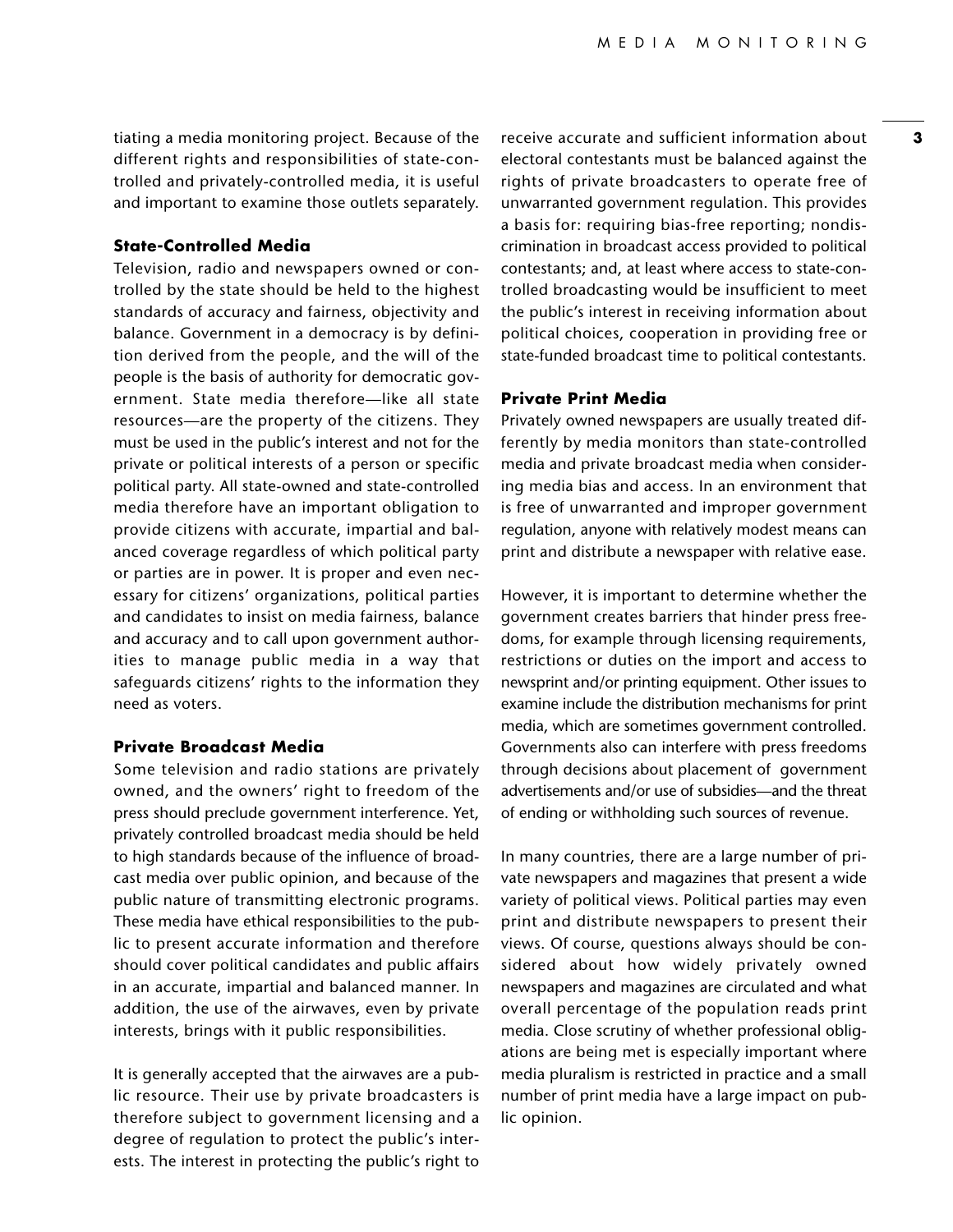## CHAPTER TWO Initiating a Media Monitoring Project:

Developing a Strategy, Deciding What Media Outlets & Subjects to Monitor

The a decision has been reached about the<br>
necessity of media monitoring, the work of<br>
initiating a media monitoring project can<br>
heqin The first phase of project development includes: necessity of media monitoring, the work of initiating a media monitoring project can begin. The first phase of project development includes: developing project goals and a strategic plan; creating a mission statement; analyzing the relevant legal framework; deciding what outlets and subjects to monitor; and securing funding for the project.

#### **DEVELOPING PROJECT GOALS AND A STRATEGIC PLAN**

The first step in initiating a media monitoring project is thinking strategically about the intended impact of the project and creating a list of project goals and objectives. This exercise will be the foundation for the entire project. Possible goals and objectives could include:

- Publicizing results with the hope of allaying concerns about unsubstantiated problems;
- Publicizing results with the hope of alerting citizens of the need to question their sources of information prior to an election;
- Convincing government authorities to enforce existing laws and regulations;
- Influencing journalists, editors and media owners to provide information that is more accurate, impartial and fair;
- Encouraging journalist associations to actively promote adherance to professional standards;
- Advocating for new laws to protect freedom of the press, citizens' rights to information and political contestants' rights to political expression;
- Educating other domestic civic organizations and international organizations about how media behavior has affected the pre-election environment; and
- Gaining skills that can be used to promote fair media practices beyond the elections.

Once the goals of the project are identified and prioritized, creating a mission statement and developing a strategic plan should be the next steps. A strategic plan should address: analysis of the legal framework and related issues affecting media performance in the electoral context; determining what media to monitor; deciding upon what subjects to monitor; deciding when to begin and the duration of the project along with a corresponding timeline for project activities; deciding upon the project's organizational form and name; adopting the monitoring methodology; determining the types of staffing needed; recruiting and training staff; developing a press and public relations strategy and plan; deciding on methods and procedures for developing and releasing reports; considering longer-range activity beyond elections; and developing an action plan for funding the project. The strategic plan will clarify many questions for project organizers and will set the foundation for funding proposals. These points are discussed below in more detail.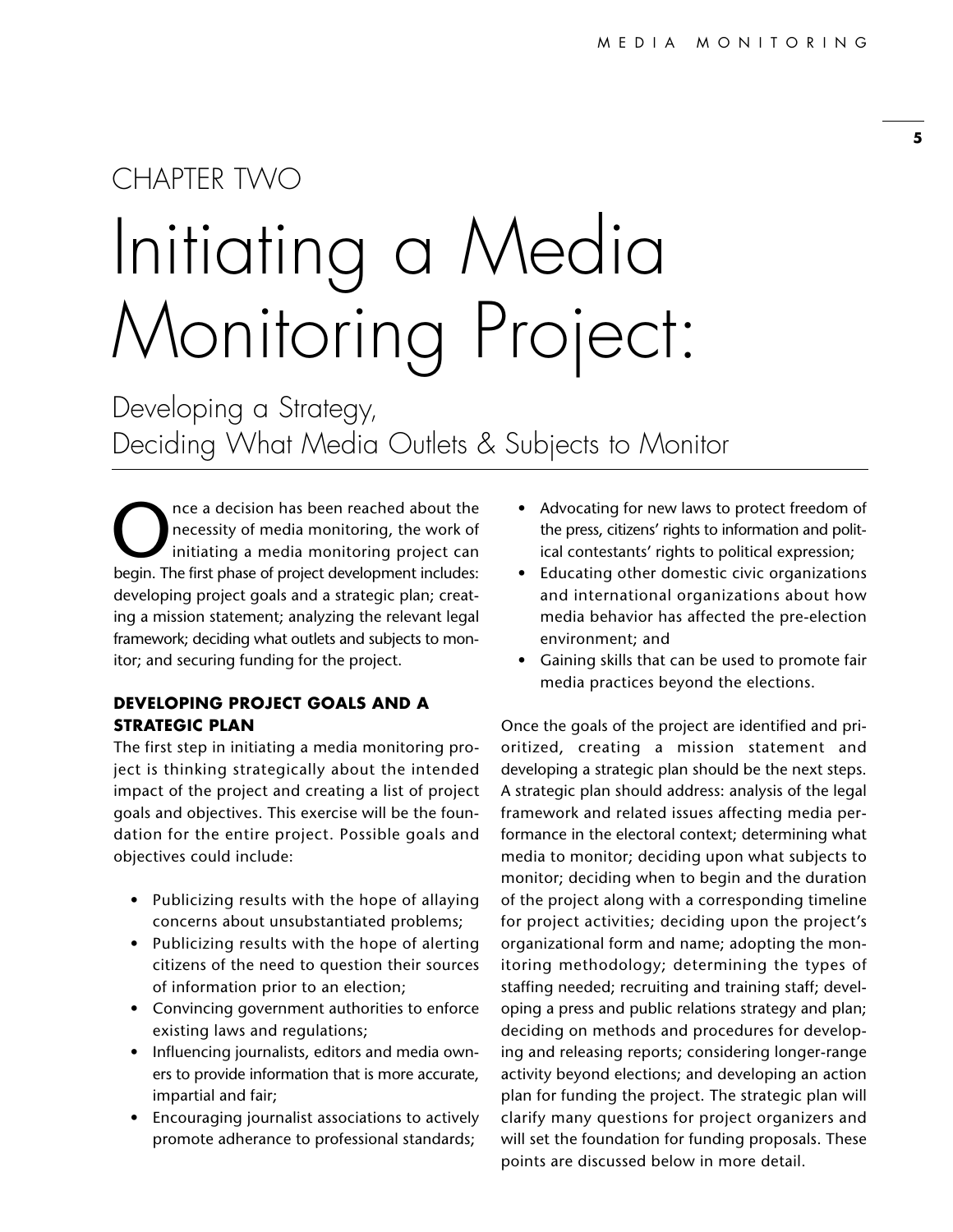#### **6 CREATING A MISSION STATEMENT**

Some time should be spent contemplating how to present the project to the public. How will the project's goals be explained? What will the project accomplish? Why was the project initiated? Developing a mission statement that will accompany all of the project's public pronouncements can be an effective way to answer these questions for the media and the public. The accompanying text box presents an example of a mission statement from MEMO'98, a Slovak media monitoring project. It addresses some of these concerns, while allowing flexibility to adapt to changing circumstances.

#### **ANALYZING THE LEGAL AND REGULATORY FRAMEWORK**

Before beginning a media monitoring project, it is necessary to understand the relevant laws and regulations. The project therefore should develop a thorough analysis of the legal framework that is relevant to media performance in the electoral context, including the constitution, laws, regulations and international obligations and standards.

This analysis should also include any self-regulatory mechanisms that media owners or journalist associations may have adopted, such as codes of conduct to ensure professional standards and complaint review boards. The analysis also should identify any differences in the legal regime prior to, versus during, the official election campaign period.

One of the first steps in initiating a project is to hold a series of discussions with people who are familiar with the existing legal and regulatory framework, including lawyers, law professors, lawmakers, journalists, other civic activists and political party leaders, to identify relevant legal questions that could impede

#### ELPFUL INFORMATION

#### *A mission statement succinctly presents the purpose of the project, for example:*

#### **MEMO'98 Mission Statement**

- 1. To monitor and report on media fairness concerning the treatment of political parties, public policy issues and civil and political rights;
- 2. To improve the knowledge, legal awareness and information base of the citizenry, with regard to public affairs and governance;
- 3. To advocate citizens' rights to receive information from official sources, including but not restricted to all levels of executive administration on national, regional and state levels;
- 4. To advocate for freedom of expression, including the right to seek, receive and impart information and ideas pertinent to citizens being accurately and adequately informed about political and governmental processes;
- 5. To monitor and ensure transparency both of the ownership of private media and the process of appointment of the respective boards of the public media;
- 6. To advocate adoption of appropriate legislation pertaining to the media, the provision of information to the citizenry and the right to political expression;
- 7. To educate and train citizens, journalists, state administrators and local government officials to impart, seek and receive information;
- 8. To increase transparency of the decision-making process of both the state administrative and local governments, in order to provide for public discussion of bills, regulations and guidelines by public authorities on all levels;
- 9. To advocate citizens' responsibility and citizens' involvement in public affairs;
- 10. To aid and cooperate with other domestic and international groups and organizations with similar aims and intentions; and
- 11. To conduct other activities consistent with the above aims and intentions.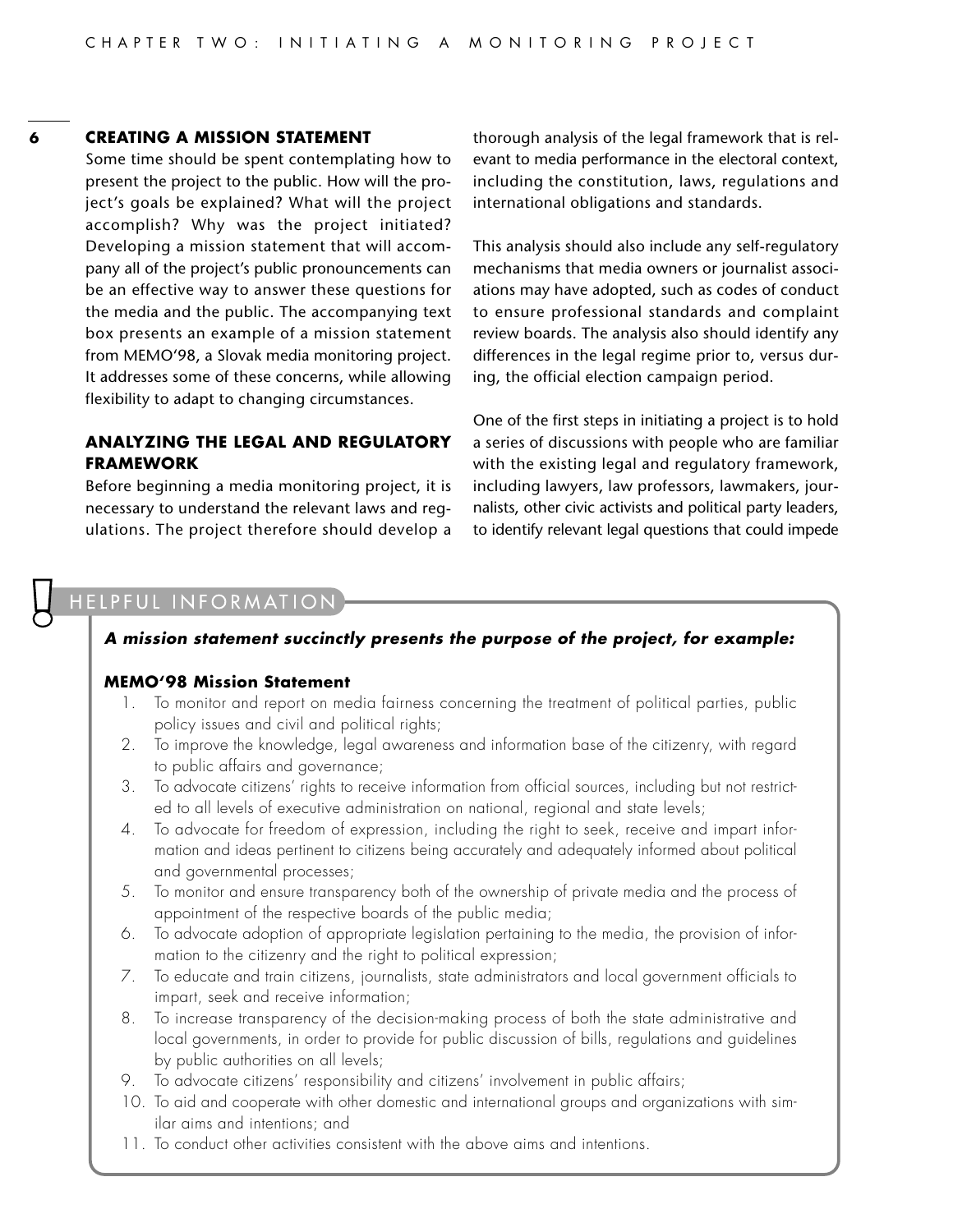or promote presentation of accurate, fair and sufficient political coverage by the media. Appendix 2 contains a list of questions that should be considered to accurately assess the relevant legal framework. A thorough and comprehensive media monitoring project should attempt to understand all of these questions and assess the impact of such factors on the media's performance in the electoral period. (Also see Appendix 3 for relevant provisions from international human rights documents.)

An analysis of contextual issues should help to shape the design of the project, as well as provide background information for reports. It is important, however, that analysis of contextual matters not be confused with data presented on the monitoring of media conduct. A thorough monitoring project will separately address contextual, qualitative and quantitative issues.

The accompanying text box provides an example of a media monitoring project that addressed contextual issues that were imbedded in the country's legal and regulatory framework. To the greatest extent possible, this information should be provided as background for all media monitoring efforts.

#### **DECIDING WHAT OUTLETS TO MONITOR**

In the context of an election, it is critical to understand whether voters are getting the information they need to make informed choices at the ballot box and whether political contestants are getting a fair chance to persuade voters to support them. To answer these questions, it is necessary to identify where voters get the information they use to make political choices.

In the context of an election, it is critical to understand whether voters are getting the information they need to make informed choices at the ballot box and whether political contestants are getting a fair chance to persuade voters to support them.

The obvious sources for information are newspapers, radio and television. Information also is available directly from political parties and candidates, family members, friends, colleagues and traditional opinion leaders in the society.

#### COUNTRY NOTE

**THULLUP** 

#### **Macedonia—European Institute for the Media Evaluating Contextual Factors**

In 1994, the European Institute for the Media (EIM) launched a media monitoring effort in Macedonia. The organization published a report entitled "The 1994 Parliamentary and Presidential Elections in the Former Yugoslav Republic of Macedonia (FYROM), Monitoring of the Election Coverage in the Mass Media," which combined analysis of the legal and regulatory framework for the media with an ambitious effort to monitor the media's coverage of the elections. Monitors interviewed a wide range of people including media outlet owners, publishers, editors, reporters, etc. They reviewed the historical and regulatory background in the country. They looked at financing sources of media outlets, circulation data, programming, and licensing and distribution methods. They also looked at professional journalism standards, training and practice. They examined perceptions of political fear and self-censorship and government attempts to limit access and influence news. They also monitored coverage of political subjects both quantitatively and qualitatively. This project attempted not only monitoring coverage to see that news reported the campaign fairly and fully, but they sought to influence the media and the government to develop professional and open traditions. Other groups (for example, Open Society Fund) joined EIM in supporting a set of guidelines for election broadcasting.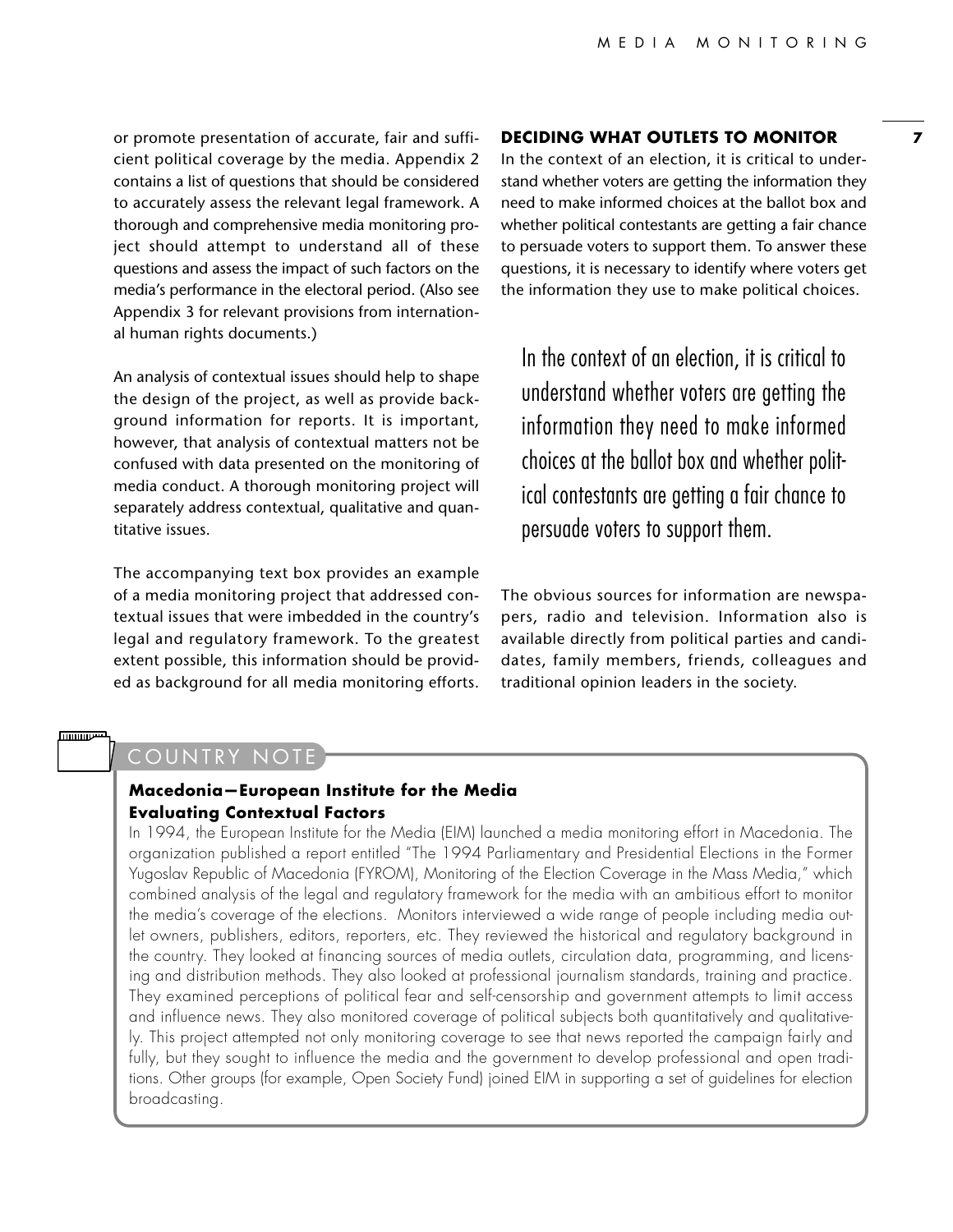**8** It is necessary to determine the relative importance of specific media outlets as sources of information. Because conclusive answers will not be available without a separate research project on this subject, common sense and intuition must be employed. The following are some possible sources to consult when addressing this question.

#### **Polling**

By far the best source to consult is a professional research survey that analyzes where voters get information about politics and government. It will be necessary to determine whether such research has been done, or whether a polling company might be investigating this question. If not, the media monitoring project could consider whether it has the time and resources to conduct such a poll. Scholars may have conducted studies on this issue, so it is important to check sources at universities.

#### **Ratings Data for Broadcast Media**

Ratings data for news and public affairs programming that concern the elections is another source to consult to understand where the public gets information upon which it makes political choices. It is important to determine whether the data are broken down by region, language or other relevant factors. Both advertisers and marketing directors of television and radio stations employ these data when trying to convince businesses to advertise on their outlets and when setting advertising rates, so this information may be widely available. Ultimately, it will be necessary to thoroughly examine these data and decide how they relate to the project's goals.

#### **Circulation Data For Newspapers**

For print media, data should be available that describes circulation and readership in some detail. These data will indicate which newspapers and magazines are read by how many people and where they live. Try to relate these facts to the project by exploring whether or not the data are useful. If, for example, the biggest selling newspaper is a tabloid that stresses sports, entertainment or other matters irrelevant to the election, then it should be excluded from the project despite the high circulation levels—unless it runs some high-profile political coverage. Project organizers should use common sense in making such judgments after reading the papers and consulting local citizens to understand for what reasons these publications are purchased and read.

#### **Other Considerations**

Language differences, literacy rates, voter registration records and other demographic data should play a role when deciding which media outlets to monitor. The significance of registration rates in determining a media monitoring program can be seen in the instance of a rural country with a low literacy rate and high registration. In such a country, monitoring of newspapers would not likely be a priority, while radio may be the most important media. Knowing the percentage of registered voters also will provide the monitoring program with valuable demographic information, such as whether the majority of eligible voters exhibit particular characteristics that could impact the influence of the media on their voting behavior. For instance, if 60 percent of the registered voters are below 30 years old, then they may be more likely to be influenced by newer technologies than by more traditional ones. Additional characteristics to look for include gender, employment, religion and education. Also determine the range of broadcast signals and whether there are significant populations that live in remote areas not reached by either print or electronic media.

Keep in mind that the goal in examining these factors is to understand where voters get the information they use to make choices at the ballot box. The most widely watched television programs, the most listened to radio shows and the most consulted newspapers are the targets. Resource limitations likely will require these choices to be prioritized.

#### **Monitoring Political Coverage on the Internet**

Increasingly, the Internet is becoming a source of political information and may be a focus of media monitoring. The organization and nature of the Internet present specific challenges. However, the right to free political expression of persons who use the Internet to communicate ideas, including com-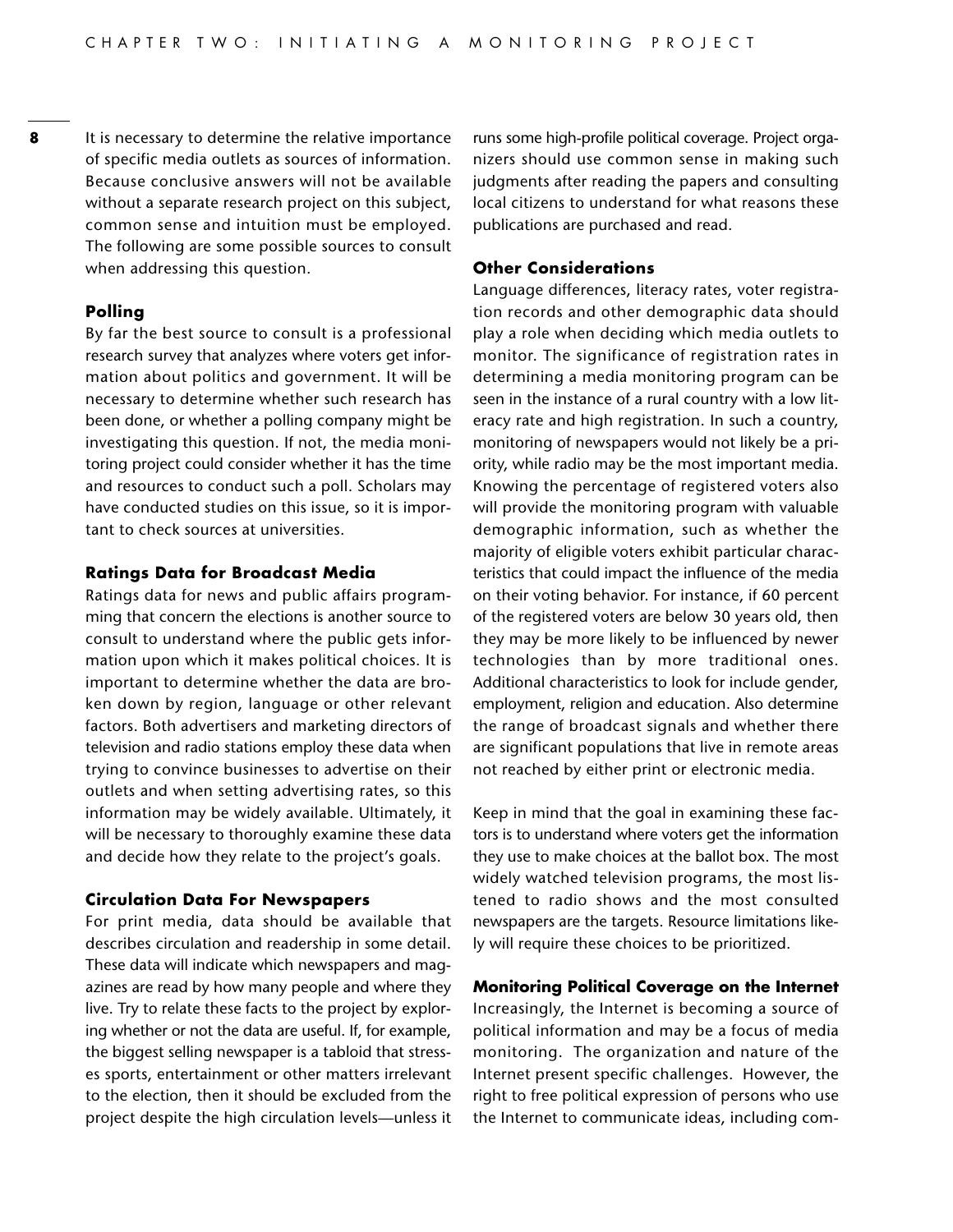petitors for political office, and the right of citizens to utilize the Internet to seek and receive information upon which to make free and informed political choices, correspond with the purposes of media monitoring. There are a variety of sources on the Internet to consider for monitoring purposes, including: news services that cover political subjects and other issues that are relevant to electoral choices; websites of political parties and candidates; websites set up to parody party and candidate websites, sometimes used to incite hatred and violence; websites presented by independent political analysts; and numerous other sources.

A media monitoring project could develop a list of websites to monitor regularly, using methodologies similar to those used for newspapers described in Chapter 5. Text, photos and other material could be assessed, as well as qualitative factors (such as positive, negative and neutral tone of material) and other criteria described in Chapter 4. In addition, Internet search engines could be used to locate the

names of political parties, candidates and other political subjects being monitored in order to see whether additional sources are providing relevant information about them.

In many countries, access to the Internet is restricted to small segments of the population; nonetheless, media monitoring projects should consider the relative importance of the Internet to the conditions surrounding specific elections. Obtaining computers, printers and funding for Internet use can be incorporated into budgets and proposals. It may also be possible to place an Internet monitoring team at a university or other place where access could be provided to the project free or at a reduced cost.

#### **DECIDING WHAT SUBJECTS TO MONITOR**

Whether monitoring daily news shows or all programming, the primary focus should be limited to programs that have relevance to the upcoming elections. The daily weather report usually will be

#### COUNTRY NOTE

#### **Determining Which Outlets to Monitor**

#### **Mexico**

<u>Immuv</u>

In 1994, the Mexican Academy of Human Rights (AMDH), in collaboration with Civic Alliance's (Alianza Cívica) election monitoring effort, examined opinion poll data and determined that, of the various Mexican mass media, television was the most influential in disseminating information that affected public opinion. The Academy determined in particular that two television channels stood out beyond others in this regard. Based on this analysis, the project then concentrated on the news program coverage of the 1994 federal elections by those two television channels.

#### **Montenegro**

The Association of Young Journalists of Montenegro reviewed academic research and opinion data prior to the 2002 elections and determined that television programming between 4:00 pm and midnight had the biggest impact on public opinion, while for radio the time of the biggest audience was 10:00 am to 4:00 pm. This helped the association shape its monitoring effort.

#### **Peru**

In Peru's 2000 elections, the broad election monitoring group Transparency (Transparencia) also examined academic and public opinion studies on media impact, selecting for its monitoring the six most widely viewed television broadcast and two cable channels, as well as the seven most widely read newspapers over a certain cost and six most widely read under that cost, which are mostly tabloids. The tabloids played an important role in carrying out negative, smear campaigns against opposition presidential candidates in that election.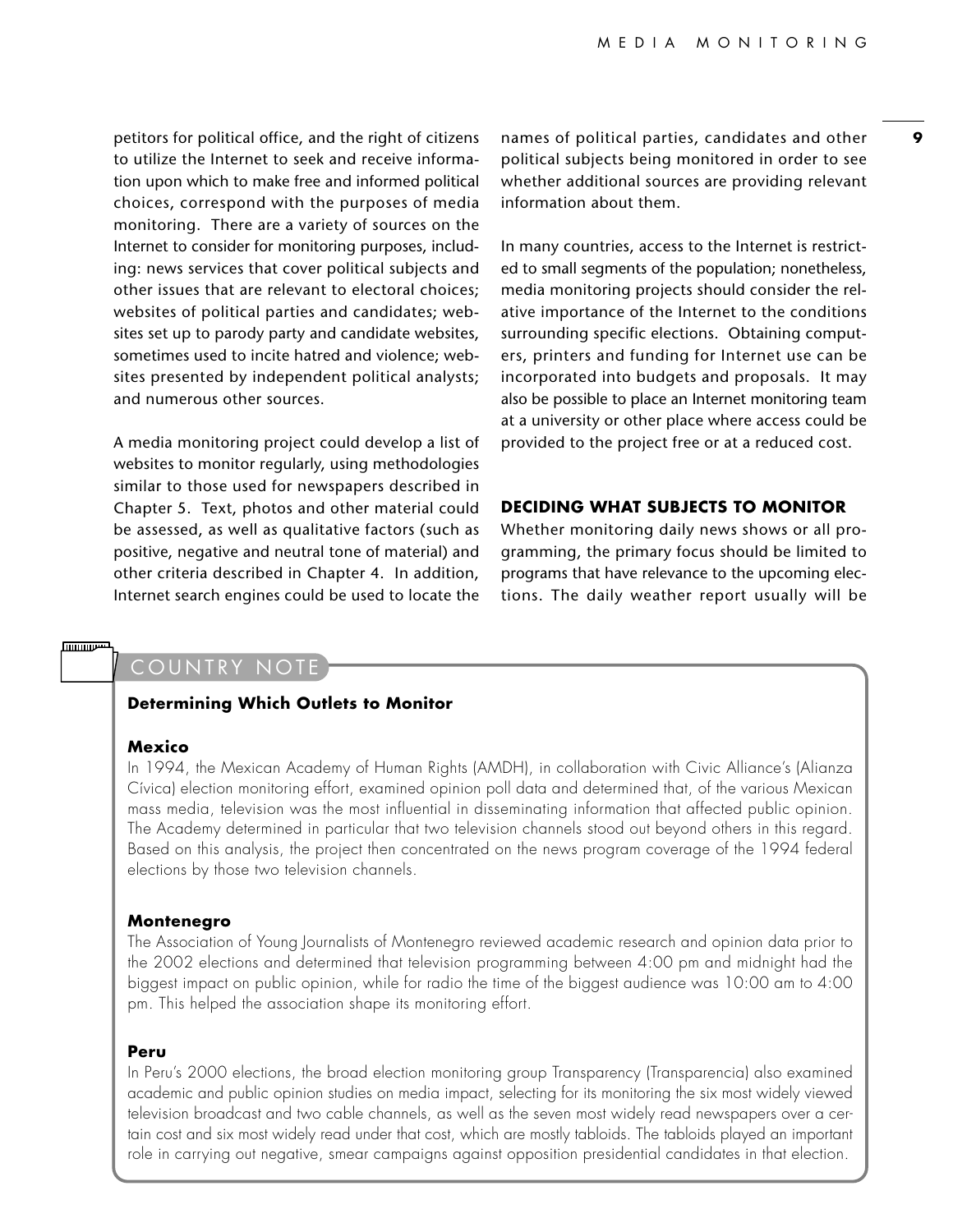**10** irrelevant to the project goals (although misleading forecasts about weather on election day could conceivably be aired with the intention of increasing or decreasing voter turnout). Sporting events are usually irrelevant (although appearances of political figures in the crowd, the use of party insignia on uniforms, etc., could be relevant). A story about the death of a celebrity would usually be irrelevant (although an implication of foul play by a political figure or incompetence in an investigation by a government authority might make it relevant).

> It is coverage of the elections and issues that impact on a voter's choice at the ballot box that are the primary concern. These will depend on the specifics of the upcoming election, such as who or what will be on the ballot.

Usually, if a show or a story on the news is completely unrelated to political events, a monitor need not record its length or comment on its content. It is coverage of the elections and issues that impact on a voter's choice at the ballot box that are the primary concern. Of the relevant stories, it will be necessary to determine the specific subjects that will be measured. These will depend on the specifics of the upcoming election, such as who or what will be on the ballot.

#### **Parties and Candidates**

Both political parties and candidates can be "political subjects" that are tracked in media monitoring. In most parliamentary elections, particularly in countries that use proportional representation to allocate parliamentary seats, parties are the real choices offered to voters. If there are several parties seeking seats in an upcoming parliamentary election, the coverage of these parties will be the main focus of the media monitoring project. When the prime minister or an opposition party leader or candidate is covered in the news, record these data separately, but include them in the total amount of time devoted to the party he or she represents. If it is a presidential election or a mayoral contest, or any election with individual candidates, then coverage of these individuals will be the primary focus. This will be the case in elections for executive branch positions and in single-member-district elections for legislative bodies.

One problem that must be considered is whether or not to cover parties or candidates that have decided to boycott or are barred from participating in the election. There are circumstances in which such actors are important to the country's political process, and omitting them from the monitoring results would distort the political picture. In other circumstances, such parties or candidates may be unimportant political forces. The inclusion or omission of such actors is an important decision that should be explained to the public by the project. The decision, and the public explanation about it, should not be presented as taking sides on the merits of the boycott.

#### **Referenda**

Referenda about important issues of governmental policy, often about proposed constitutions or constitutional amendments, are central to a country's political process. Campaigns to promote and to oppose such propositions are prime subjects for media monitoring. Practically all of the issues and methodologies discussed in this handbook apply and should be adapted to media conduct toward referenda.

#### **Government**

Coverage of legitimate government activities presents a separate and difficult problem. News outlets should give citizens relevant information about important government activities. Yet, such coverage naturally gives the ruling party or coalition a distinct advantage in reaching voters with their message. Most incumbent governments are well aware of this opportunity and tend to exploit it by presenting new initiatives, opening new roads, talking more about public education, the environment or other issues important to voters during the run-up to an election.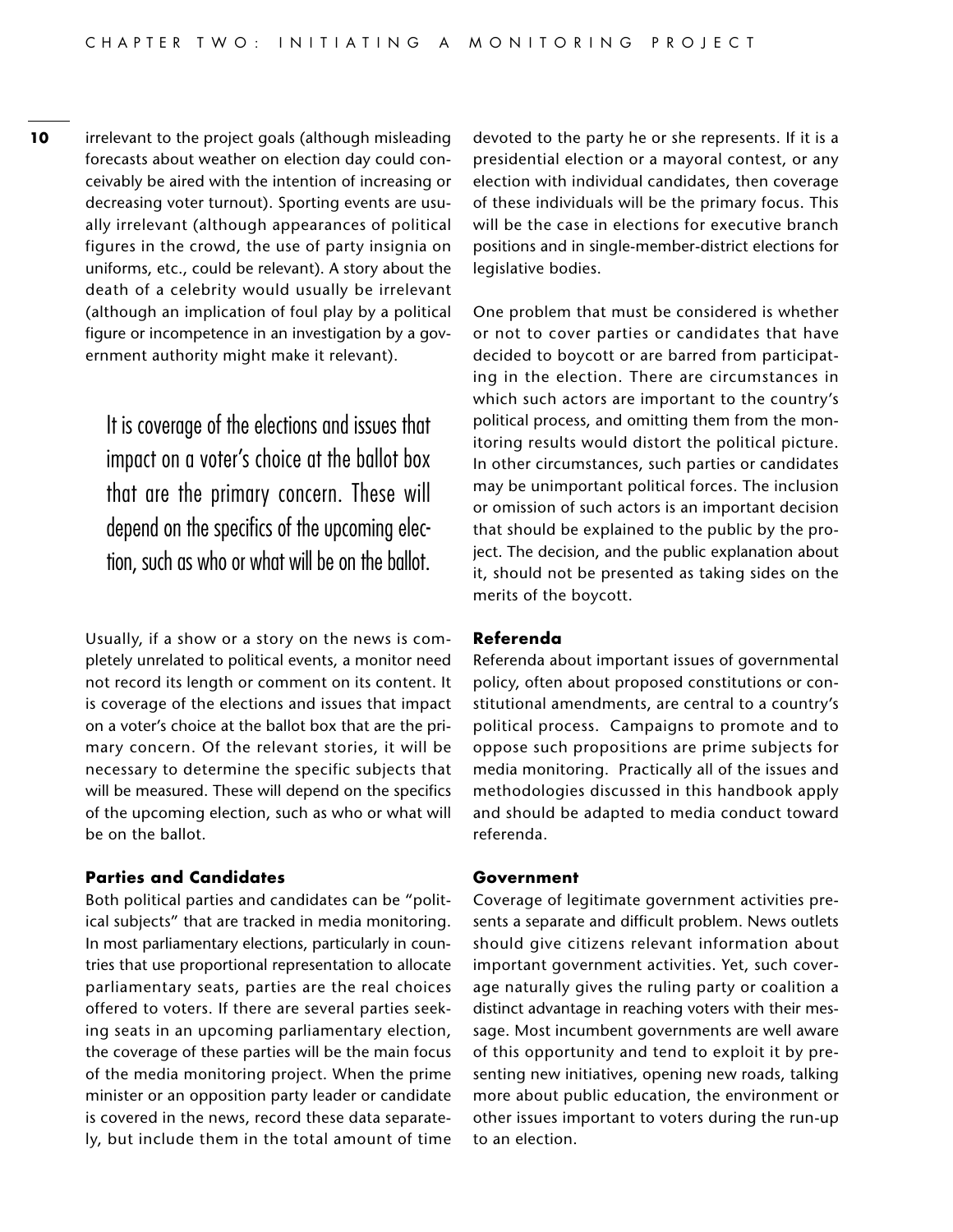It can be difficult to distinguish between important government activities and campaign events. Monitors must use clear criteria to make such distinctions. The project may decide to report on governmental coverage separately from coverage of political candidates. However, once the official campaign begins, it is proper to count all coverage of government officials as part of the coverage of the governing parties and incumbent candidates. It is possible to show the government data separately and present combined data as well.

#### **Relevant Public Policy Issues**

Media monitoring projects may also examine coverage of public policy issues that are relevant to electoral competition. These issues can range from treatment of news about economic performance forecasts, to passage and/or implementation of key legislation on issues related to the environment, education, social services or electoral reform. Coverage of incidence of politically motivated violence can be significant in some countries as can information about national peace and reconciliation processes. It may also be important to monitor for incidence of inciting hatred and/or violence. Determining which issues should be included in or excluded from monitoring can be a complex process of weighing many subjective factors. It is also difficult to gauge the impact of such coverage on electoral choices. Monitoring such issues falls beyond the scope of methodologies discussed in this handbook.

#### **SECURING FUNDING**

Media monitoring is a costly activity and a group must have adequate funding to undertake such a project. This section gives an overview of how a group might pursue funding for such a project.

#### **Calculate the Cost**

The first step in securing funding is to calculate the estimated cost of the project. The project requires full-time staff, technical equipment, office space and supplies. Develop a simple budget to calculate the estimated cost. A discussion of staffing and a list of needed supplies for the project can be found in Chapter Three of this handbook. Budget consider-

ations should include the cost of printing and distributing reports and other aspects of a communications plan.

#### **Identify Potential Funding Sources**

The next step is to identify potential funding sources, both in the local and international communities. Although local fundraising may be difficult in many countries, in-kind contributions might be possible. For instance, is there a local company or NGO that might be able to loan a computer, TV or VCR for the length of the project? Obtaining and keeping track of such contributions can be helpful in attracting other funders.

International sources of funding vary between countries, but typically they include foreign embassies, bilateral and multilateral development assistance agencies, intergovernmental organizations and international nongovernmental organizations. Speak to colleagues in the NGO community and compile a list of potential funders.

#### **Shop Your Proposal**

Regardless of who are the potential funders, they will require a project proposal or concept paper. Draft a concept paper explaining your proposed activity, what you hope to achieve and what makes your group qualified to carry it out. Include a rough estimate of the cost of the project and be prepared to present a fairly detailed budget as well. The paper should be clear and concise. Next, schedule meetings with the appropriate representatives of potential funding organizations to share your ideas and find out whether resources might be available and how to apply.

#### **PUBLIC RELATIONS**

Developing a comprehensive and professional approach to the press and public relations is a critical part of any media monitoring project. Chapters Three and Six contain information about staffing and considerations for approaching the press and broader public relations. The press and public relations secretary should develop an overall communications plan that is approved by the project's leadership, which will guide the project's activities in these areas.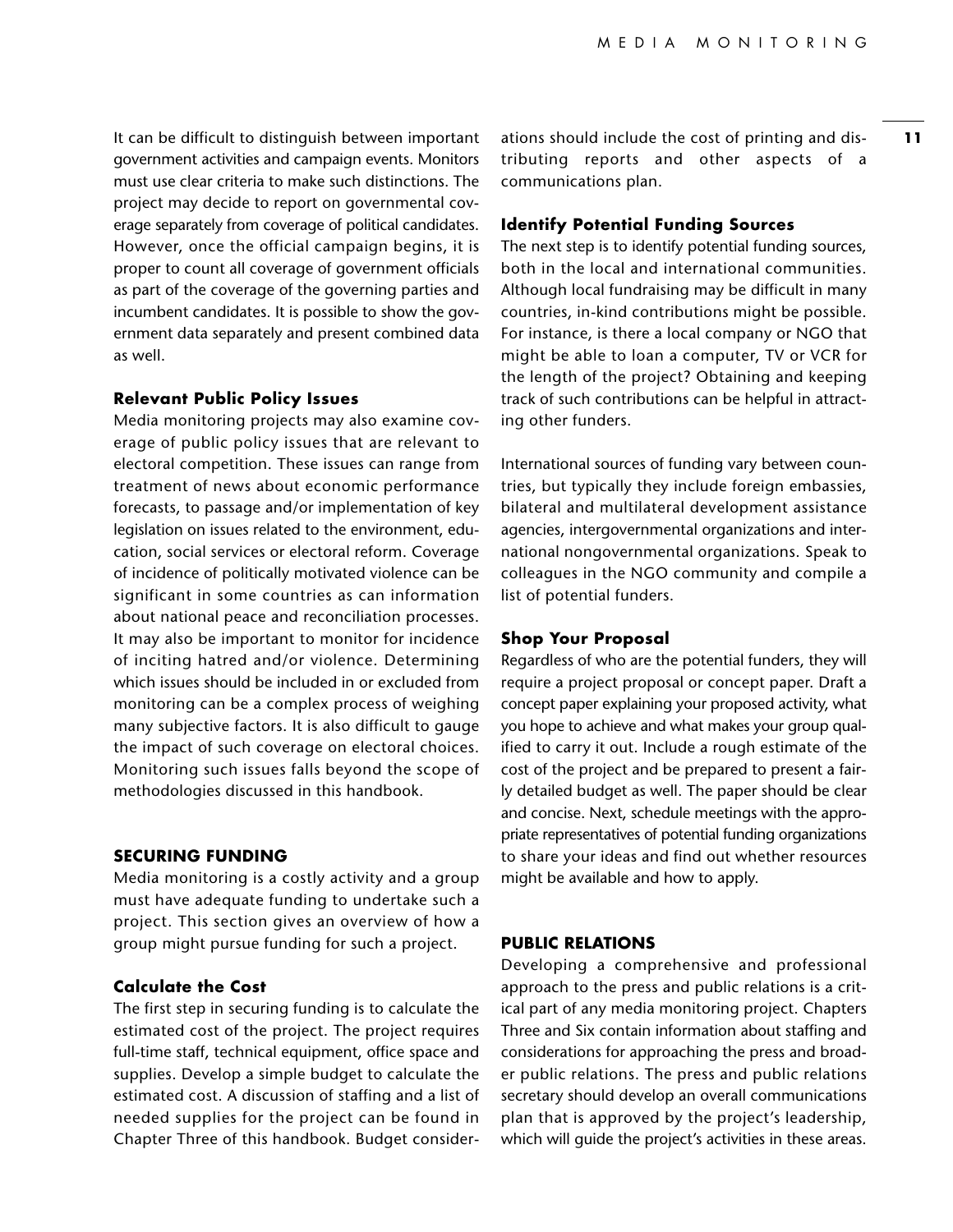## CHAPTER THREE Planning and Organization:

When to Start, Timeline, Recruiting Monitors & Team Structure

On't struggle too long with the question of<br>when to launch a media monitoring effort.<br>The answer is: NOW! It is never too early to<br>begin a project and there is unlikely to be a time when to launch a media monitoring effort. The answer is: NOW! It is never too early to begin a project, and there is unlikely to be a time when the project will not be useful to a country's democratic development.

Usually the idea of monitoring emerges in the context of an upcoming election. A project that begins well before election day has numerous advantages. The project will be more effective if it has sufficient time to establish its credibility, and monitoring will have more impact if results are available over a longer period of time. An early monitoring effort also can help those advocating for changes in media access and coverage by allowing time for necessary reforms. However, since it may take considerable time to organize and gain funding, it may not be possible to launch a project until the election approaches. (See Appendix 4 for a sample timeline for organizing a media monitoring project.)

The monitoring project will be valuable to characterizing the nature of the election process and how the media performs its crucial role in the pre-election period. Media monitoring efforts in a number of countries have continued to contribute after the elections to civil society's ability to ensure against media bias and to advocate for media freedoms. In several countries, media monitoring findings have been central to post-election reforms. (See, for example, the Country Note at the end of Chapter 4.)

A project that begins well before election day has numerous advantages. The project will be more effective if it has sufficient time to establish its credibility, and monitoring will have more impact if results are available over a longer period of time. An early monitoring effort also can help those advocating for changes in media access and coverage by allowing time for necessary reforms.

#### **ESTABLISHING THE ORGANIZATION**

A monitoring project may succeed or fail in large part based on perceptions about individuals and organizations participating in the project. Not only must the monitoring results be accurate, impartial and professionally done, the project must be perceived as nonpartisan, objective and professional.

Media monitoring projects are faced with a built-in dilemma: if results illustrate that some media outlets are biased or fail in their duty to report on the elections accurately and fairly, those outlets may react by attacking the project's credibility.

The initial announcement of the media monitoring plan therefore is very important. With this in mind, some outreach will be necessary prior to beginning the project to assess how the project is likely to be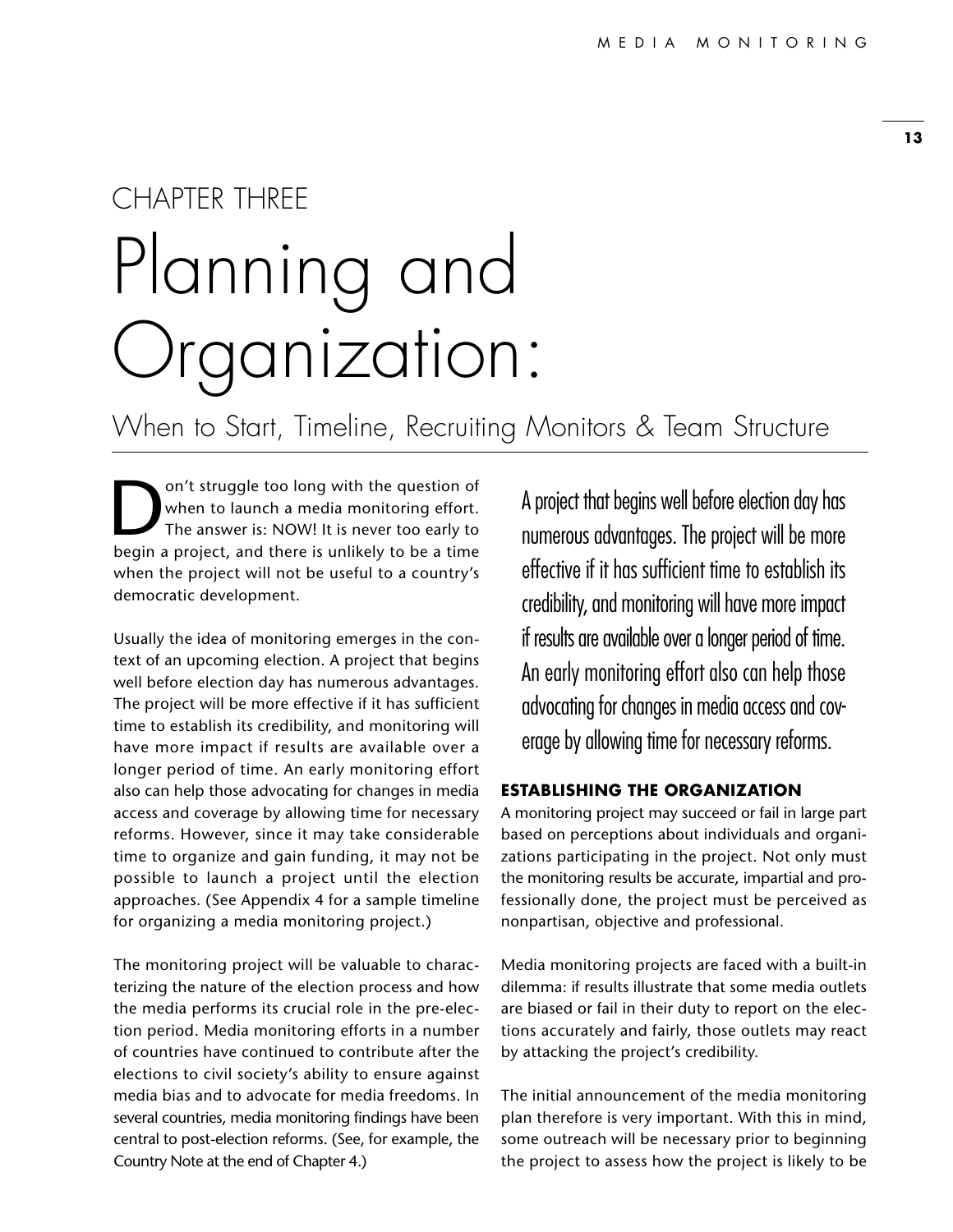**14** greeted and whether there might be powerful interests intent on discrediting the project's reports.

> If the media monitoring project's leaders or the civic organizations affiliated with the media monitoring project have solid reputations for impartiality and professionalism, the problem may be minimized. However, if the individuals or organizations are perceived as allied with certain political parties or political figures, then extra steps must be taken to establish the project's credibility.

Not only must the monitoring results be accurate, impartial and professionally done, the project must be perceived as nonpartisan, objective and professional.

One approach is to conduct the project in partnership with a second group that will enhance the perception of impartiality and effectiveness. A second approach is to invite noted individuals to conduct the project with a stated degree of autonomy. A third option is to establish a new organization. In any event, it is wise to consider establishing an oversight or advisory board for the project comprised of highly respected individuals with reputations for impartiality and professionalism, one or more of who knows the media profession as an academic or former practitioner. It is not always necessary or possible to form such a board, but it should be considered.

Leaders of the project and monitors also will be scrutinized, so care should be taken to establish credentials for impartiality and professionalism before going public. The monitors should be civic-minded people, who are not currently engaged in a particular partisan effort. Monitors should be asked to put their political biases aside. Express rules about impartiality and accuracy should be established and enforced. Monitors can be asked to sign a pledge to maintain complete objectivity and to lay aside their own partisan opinions prior to undertaking the project. The project can also issue and publicize a code of conduct for its activities. (See Appendices 5A-B for a sample pledge form and code of conduct.)

#### **DEVELOPING A PUBLIC RELATIONS STRATEGY**

Every media monitoring project should have a detailed public relations strategy that outlines what the project is, its goals, methodology and reporting plan. This strategy should be used to inform the public, political parties and candidates, electoral authorities, relevant government agencies and media outlets about the project. Meetings also should be set up with parties, electoral authorities, editorial boards and others to introduce the project. At an appropriate time, a press conference should be scheduled to publicly announce the launch of the project. Coverage of the monitoring project itself should be monitored to determine where friendly and unfriendly sources are in the media for future public relations activities. (See Chapter Six for a detailed discussion of public relations strategy and organizing press conferences.) In many countries, journalist associations, civic organizations concerned with freedom of expression and democratic elections, and representatives of the international community will be important allies for the project. Their support should be solicited as early as possible.

#### **Creating a Name and Logo**

The first step in implementing a good public relations strategy is developing a name and an easily recognized logo. This will help sell your message and publicize your efforts. The importance of this initial task should not be underestimated as the name and logo will serve a wide-range of purposes, including attracting monitors, supporters and funders. A project website can also be a helpful way to promote the effort and make information regarding the effort easily accessible to the public. (See Appendix 1 for a list of media monitoring organizations along with their website addresses.)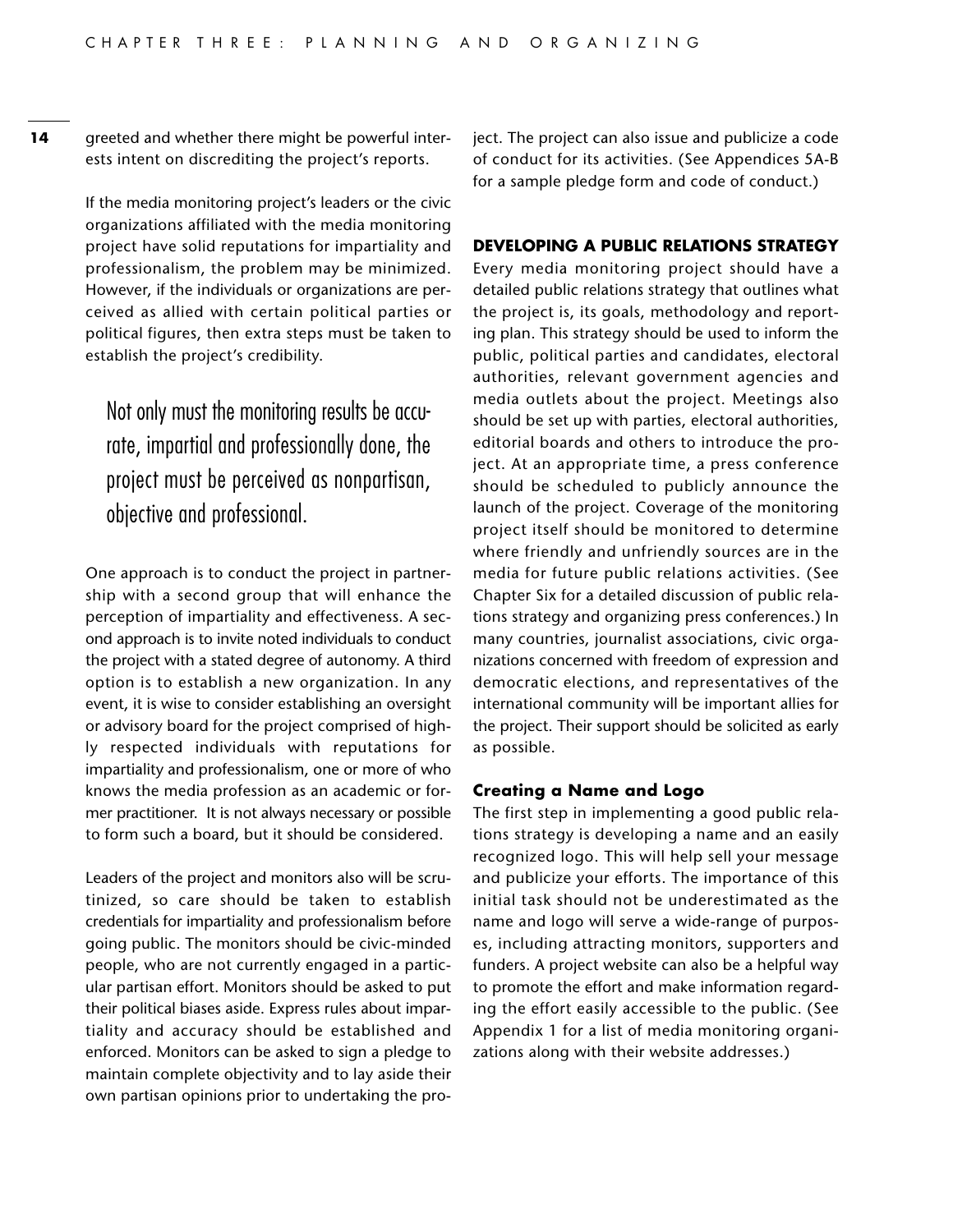#### **DEVELOPING A TIMELINE**

As the media monitoring project develops, it is important to periodically review the progress of the project and plan ahead. Review and revise the project calendar on a regular basis. Look closely at how much time remains before the election. Keep in mind how much time will be needed for a rehearsal, how many reports will be issued prior to the elections, how long it will take to analyze data and prepare a report and how often results will be released.

Although there is no rule about how often reports should be issued, it is a good idea to have a sizeable collection of data well ahead of an election and to issue reports more frequently as the election nears. It is helpful to release data at regular intervals (e.g., every Thursday or every second Tuesday), so that the press and other interested parties can plan on when they will receive the information. It also is important for media monitors to issue reports beginning at least several weeks, if not months, before an election to allow citizens to understand the nature of the media's performance, to adjust their perceptions of the reliability of media-provided political information and to allow an opportunity for the media to correct bias and deficiencies in their coverage.

Once the pre-monitoring work has been completed, including: the analysis of the operational context for the media and the legal framework for freedom of expression; preliminary fundraising; recruitment of a good staff for the project; development of the methodology; establishment of a clear division of labor; and the procurement of adequate space and facilities, the project is ready to rehearse and begin monitoring. (Appendix 4 provides an example of a typical timeline for the pre-monitoring period.)

After the rehearsal is complete, continue with the monitoring and go forward as planned. If unforeseen problems are encountered, take time to resolve them, bearing in mind that it is important to develop a schedule that will be kept for the duration of the project. Once the project is announced and results are released, there will be little chance to change the methods. Be careful about setting expectations on release of reports. For example, if the project announces that it will issue bi-weekly reports until six weeks before the election and then weekly reports until the election, this schedule must be met.

#### **CHOOSING A LOCATION**

There should be a central office for the project that should contain all of the equipment, newspapers, tapes and necessary forms. The office should be centrally located, secure and have a reliable electricity source. This headquarters also should be the venue for training and other meetings. Having a central office is essential for ensuring that monitors report on time, conduct their activities and turn in their forms. If the media monitoring project is part of a larger election monitoring organization or journalist association, ample separate space should be set aside for the project.

In some countries, more than one city is critical to the electoral and political process, and it is not possible to monitor broadcast and print media from one location. National media can be monitored along with local media in the country's main city, but separate monitoring centers might be required for other locations. In circumstances where a significant number of cities would qualify, it might be best to conduct projects separately and release reports locally, while making them available in the national office. Otherwise, local data or reports should be incorporated into the periodic national reports.

#### **RECRUITING MONITORS**

One of the first challenges in establishing a media monitoring project is determining how to attract and retain a dedicated staff. This will be an ongoing and critical task.

All monitors must understand that they should commit themselves to the project for its duration. Project leaders should discuss with monitors their plans for the entire term of the project. Leaders should ask prospective monitors questions in this regard, such as: Do monitors have vacations planned? If they are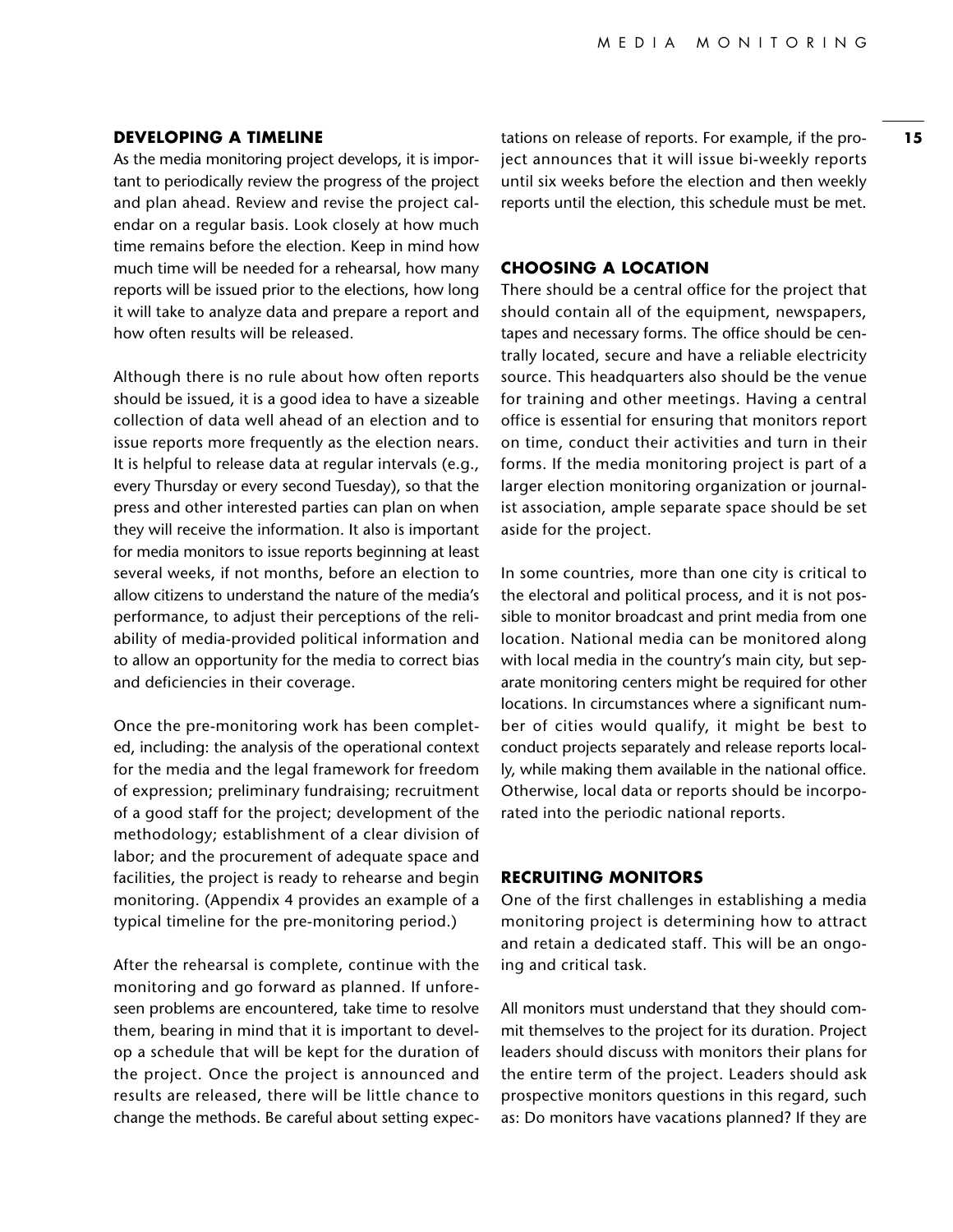**16** students, when are their exams? Are there weddings or conferences they must attend? Are other jobs likely to interfere at particular times? Are there family obligations, such as crops to harvest or other tasks that are likely to interfere with monitoring activities for significant amounts of time? While any person may need reasonable time away from the project, leaders must be able to anticipate scheduling issues and should avoid staff availability problems.

#### **Volunteers or Paid Staff?**

There is a benefit to using volunteers as media monitors. Aside from budgetary issues, the use of volunteers helps instill a tradition of civic involvement that will provide long-term benefits well beyond the completion of a particular project. Those motivated by concern for their country rather than by financial considerations may be more likely to be energized by the project and become long-term civic activists who will fight to ensure that their country becomes a strong democracy.

The continuity and credibility of the project depends, to a large measure, on the consistency of the standards kept throughout the project's life.

However, there are also good reasons to pay media monitors. More than most civic projects, monitoring the media requires trained and dedicated people who can spend significant amounts of time on the project. These monitors will not be easily replaced should personal or professional matters interfere with their involvement. The continuity and credibility of the project depends, to a large measure, on the consistency of the standards kept throughout the project's life. It might be unrealistic or unfair to ask volunteers to devote so much to a project with no remuneration. It may therefore be wise to pay modest fees to the monitors to ensure the continuity and integrity of the project.

#### **The Recruitment Process**

Whether or not monitors are paid, they can be recruited in the same way people are recruited for other political or civic efforts:

- Making personal contacts among those already interested in monitoring the media;
- Contacting university professors to ask for names of interested students;
- Posting signs on campus and calling meetings to explain the project; and
- Advertising in newspapers or on the Internet.

Also, it may be an option to approach other civic groups and offer to include them as sponsoring partners. Once a few dedicated monitors are enlisted, they can seek help from their friends or colleagues, which is a valuable way to complete the monitoring staff needs.

#### **Motivating and Retaining Volunteers and Paid Staff**

As noted above, credibility of the media monitoring project depends on the consistency of standards of impartiality and professionalism. The best way to ensure this consistency is through retention of welltrained, dedicated and highly motivated staff, both volunteer and paid. Those who join the monitoring project do so based on an understanding of the project's mission, and their motivation is likely to be based on advancing that mission. Thorough training will reinforce that commitment. Clear assignments and instructions for completing them successfully are also important. Attention should be paid to be sure that monitors have the materials that they need when they conduct their assignments and they should be thanked for their efforts.

Showing appreciation is not only the right thing to do; it is essential to retaining good staff. The project director and team leaders should assess volunteer and paid staff levels of satisfaction and determine if the project can take reasonable steps to maintain and improve it. Providing staff with t-shirts, hats, buttons and stickers with the project's name and logo can play an important role in establishing staff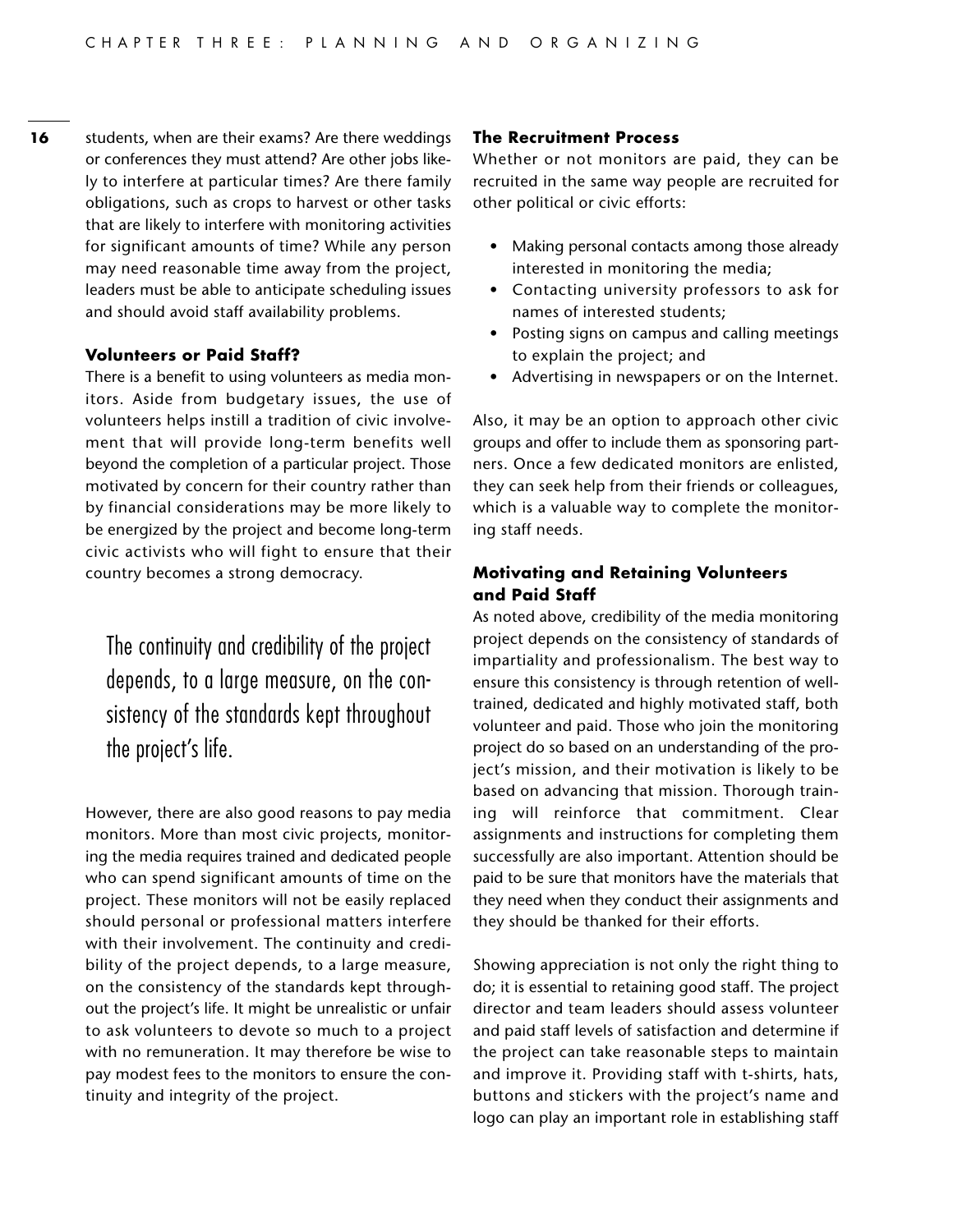cohesion and morale. Allowing staff to attend press conferences, giving them copies of all reports so they can see the results of their work and holding celebrations to mark achievements are also important.

Showing appreciation is not only the right thing to do; it is essential to retaining good staff.

#### **TEAM STRUCTURE**

Once a core team is together, there is the task of training the staff and the monitors to do their jobs professionally and impartially. Sufficient time should be taken to ensure this is done correctly. Initial planning and care are likely to determine success or failure for the entire project. Following are some suggestions about staff positions, duties and how these positions might evolve.

#### **Project Director**

As the project is initiated, an ideal project director may be apparent based on past experiences. It also may be necessary to recruit a director from outside, or it may be possible to identify someone for this task as monitors are being recruited. It often becomes immediately apparent who on the core team is the most dedicated, who is spending the most time on the project, who is most engaged in discussion about the project's purpose and activities, who seems to win respect from the monitors and who understands the project best. This person could be the project director.

It is important that the project director be given ample authority to decide on the structure of the project. The project director also should be ultimately responsible for discharging or overseeing the project's many organizational tasks. These include: dealing with budgeting and payroll matters; scheduling monitors to view specific programs; designing, distributing, collecting and analyzing report forms; entering data into a spreadsheet program; producing charts and graphs; writing reports;

organizing press conferences; preparing oral presentations of data and responding to the press; and labeling and storing report forms and tapes of programs and copies of newspapers for the files. The project director should be responsible for finding the people to get all of this done and providing them with adequate supervision and guidance. Additionally, the project director should be at public presentations either as the lead spokesperson or as a secondary spokesperson, and be available to answer technical questions on methods and results.

#### **Team Leaders**

Depending on what outlets and programming will be monitored, groups should be broken into teams. Television and radio require slightly different methods of monitoring, and print media requires a drastically different method. It is therefore advisable to employ one, two or three different leaders who understand these respective methods and who can train monitors and help gather and analyze results. Team leaders also can compare the forms filed by the monitors. When discrepancies occur, the leader can consult with the monitors and/or reexamine the story to decide on the correct evaluation. Team leaders also can train monitors in monitoring methods to ensure a unified approach, while also ensuring that each program is monitored on time. Finally, team leaders should be responsible for recording individual programs and making sure that all the forms are returned by a specified date.

#### **Monitors**

The number of monitors needed will depend on the number of "monitoring events" to be covered. Each broadcast program and each edition of a newspaper that is monitored is counted as one monitoring event. Monitors will have to be recruited, trained, and tested in simulation exercises and assigned to teams to cover and analyze each monitoring event. Monitoring a half-hour news program can take up to one and one half hours per team to tape, set up, review the broadcast two times for accuracy and complete monitoring forms for subsequent analysis. Monitors can be assigned to cover more than one monitoring event but must remain alert and diligent.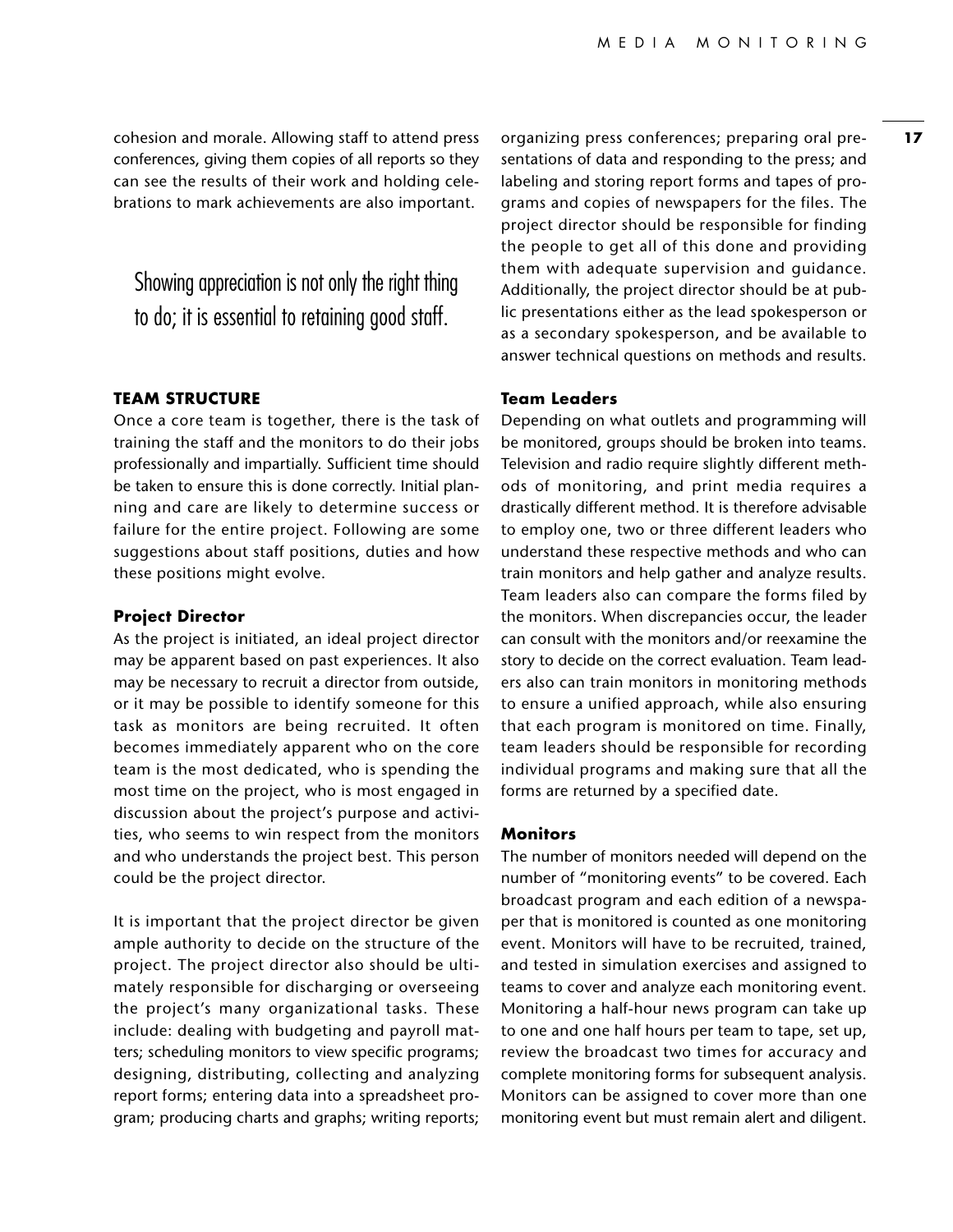#### **18 Data Analyst and Data Input Assistants**

A good computer, good spreadsheet software and a proficient computer assistant are important to make data accurate and understandable for the audience. The data analyst will need assistance with entering data every day. Depending on the size of the project (number of media and monitoring events), one or more data input assistants will be required. In the days prior to the release of a report, the analyst will need time and support to produce the graphic presentation of data.

#### **Writer**

In addition to the analyst, a good writer will be needed to explain graphic presentations and integrate the graphics with other information into a written report and/or statement for public release. All of this will require input from team leaders and monitors to make sure that the final interpretations and conclusions are accurate and relevant.

#### **Press and Public Relations Secretary**

The first duty of the press and public relations secretary will be formulating contact lists of mailing addresses, e-mail addresses, telephone and fax numbers for all media outlets, reporters and editors of local and international media, advocacy, human rights and civic groups, political parties and candidates, international organizations and embassies, media regulatory bodies, electoral authorities and elected and appointed government officials. Most of these people should be invited to press conferences, and all should receive press releases and copies of reports. The press and public relations secretary also will be responsible for preparing for the press conferences and distributing reports. (See Chapter Six for a more detailed discussion of public relations strategy and conduct of press conferences.)

Every monitoring project must have an official spokesperson. The spokesperson must be carefully chosen to establish and maintain the credibility of the project.

#### **Spokesperson**

Every monitoring project must have an official spokesperson to conduct press conferences and represent the project in meetings with editorial boards, civic and political leaders and representatives of the international community. The spokesperson must be carefully chosen to establish and maintain the credibility of the project. While the spokesperson may not be involved in the everyday activities of the project, it is vital that she or he have a strong understanding of the objectives, methodology and findings of the monitoring project.

#### **ADDITIONAL TASKS**

Following are descriptions of other jobs that need to be done on an ongoing basis. Either the project director or a designated staff person should be assigned to each.

|  | HELPFUL INFORMATION |  |  |  |  |
|--|---------------------|--|--|--|--|
|--|---------------------|--|--|--|--|

| A weekly list of monitoring events might look like this:  |   |        |
|-----------------------------------------------------------|---|--------|
| State TV nightly news, 7:00 p.m. to 7:30 p.m. daily       |   | events |
| Independent TV nightly news, 7:30 p.m. to 8:00 p.m. daily |   | events |
| State Radio news, 12:00 p.m. to 12:30 p.m. Mon - Sat      | ♦ | events |
| State Radio news, 6:00 p.m. to 6:30 p.m., daily           |   | events |
| Newspaper #1, daily                                       |   | events |
| Newspaper #2, Mon - Sat.                                  | ♦ | events |
| Newspaper #3, daily                                       |   | events |
| Total monitoring events each week:                        |   | events |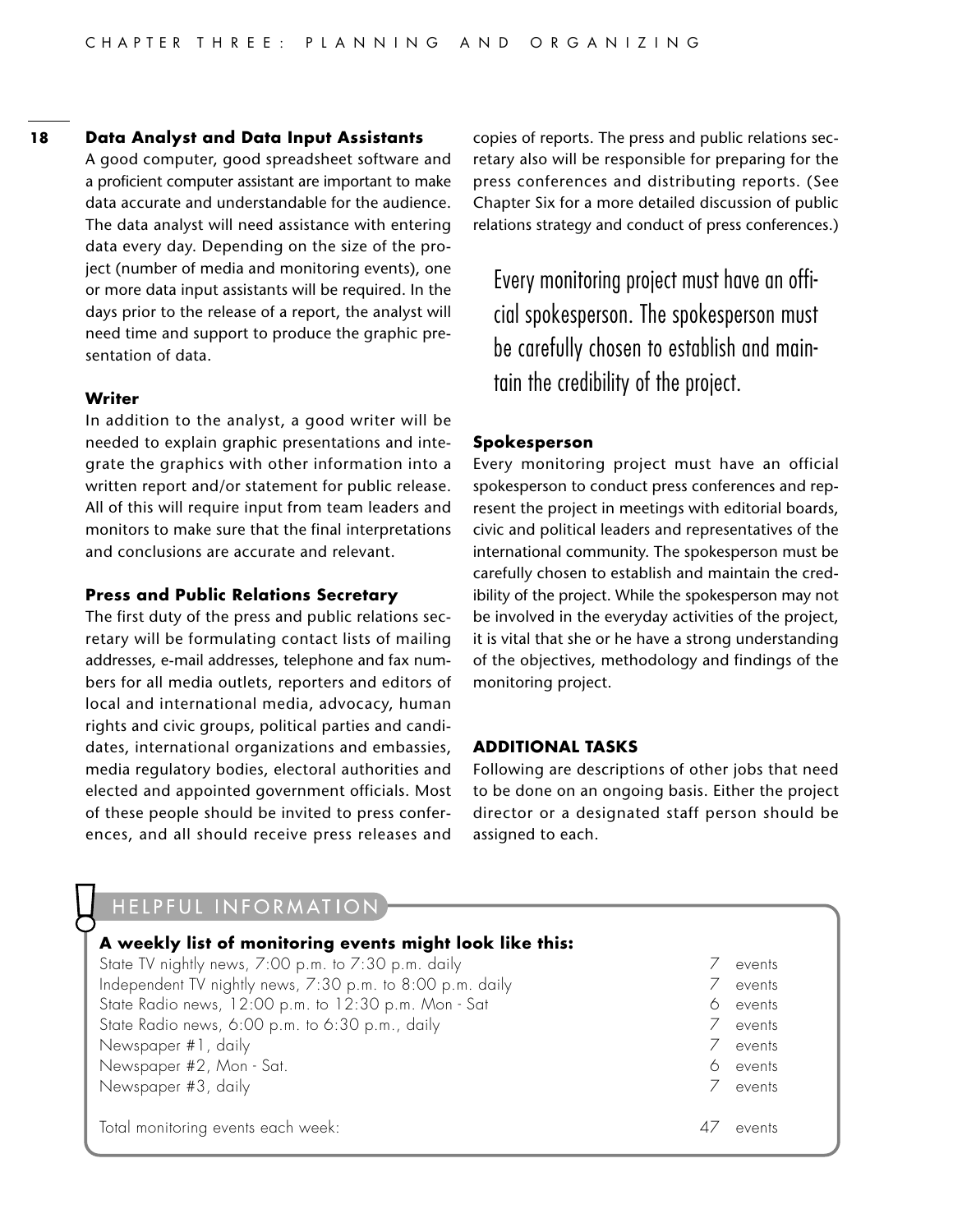#### COUNTRY NOTE

سسسسا

#### **Slovakia—Scenario for Monitoring**

In Slovakia, MEMO'98 taped the TV Markiza news program at 7:00 p.m. each evening and STV news at 7:30 p.m. Radio Twist and Slovak Radio had two daily newscasts, at noon and at 6:00 p.m. Both of these were taped. Newspapers were purchased every day and kept in the office. They purchased one television set, one video cassette recorder, two radios with timed-recording capabilities and other equipment.

Monitors were divided into five teams: one team for television, one for radio, one for newspapers, one for data analysis and report preparation and one for press relations. Team leaders scheduled monitors to view or listen to each news broadcast and to read each newspaper. Forms were completed by monitors and turned over to their leaders throughout the week.

On the following Sunday, a new week would begin, and the analytical team compiled the data from the previous week. On Monday, the press team sent out an advisory alerting the press to the time and location of the weekly Thursday press conference. All quantitative time data and qualitative data concerning positive, negative and neutral ratings were entered into computer spreadsheets, and were then used to produce pie charts and bar graphs. These graphs would be used to write a summary of conclusions for the written report.

Team leaders then reviewed monitor "comments" and identified trends that were described in summary, with specific examples for the report. Such comments tended to focus on a lack of balance within a story or on biased language, inappropriate film footage or other unfair practices. Over time, these comments revealed clear and disturbing trends in the way particular news outlets presented the news; especially a trend on state-owned STV to refuse time to opposition subjects to explain their side of the story. The report was completed by Wednesday after the end of each monitoring period and presented in a public press conference on Thursday. The first report covered one week, and others tended to cover two-week periods or to present cumulative data as the elections neared. (See Appendix 4 for a sample monitoring timeline.)

#### **Scheduling Monitors**

Once a decision has been reached about which media outlets will be monitored and how often each outlet publishes or broadcasts relevant coverage (topics discussed below), the programs and publications should be divided into logical categories that represent monitoring events.

Each event can be entered onto a simple grid under the appropriate day and posted on the wall with a box to indicate the assigned monitors. At least two monitors should be assigned to each event to ensure against monitor bias. Once report forms are turned in, a check mark can be entered next to the monitor's name on the scheduling grid. Team leaders and other staff will have contact information for monitors who fail to turn in reports on time, and they will need to fill in gaps when needed.

Managing monitors is an important and demanding responsibility that requires an organized person who will be sensitive to the concerns of the monitors and understand that all events must be covered every week. Missing even one news program or skipping one newspaper can throw off the entire results of the project and reflect badly on the project's credibility and professionalism. It is a good idea to keep a log of monitor schedules and activities. The project director and/or team leaders need to know which individuals can be counted on to be prompt, reliable and consistent. Also, if monitors are being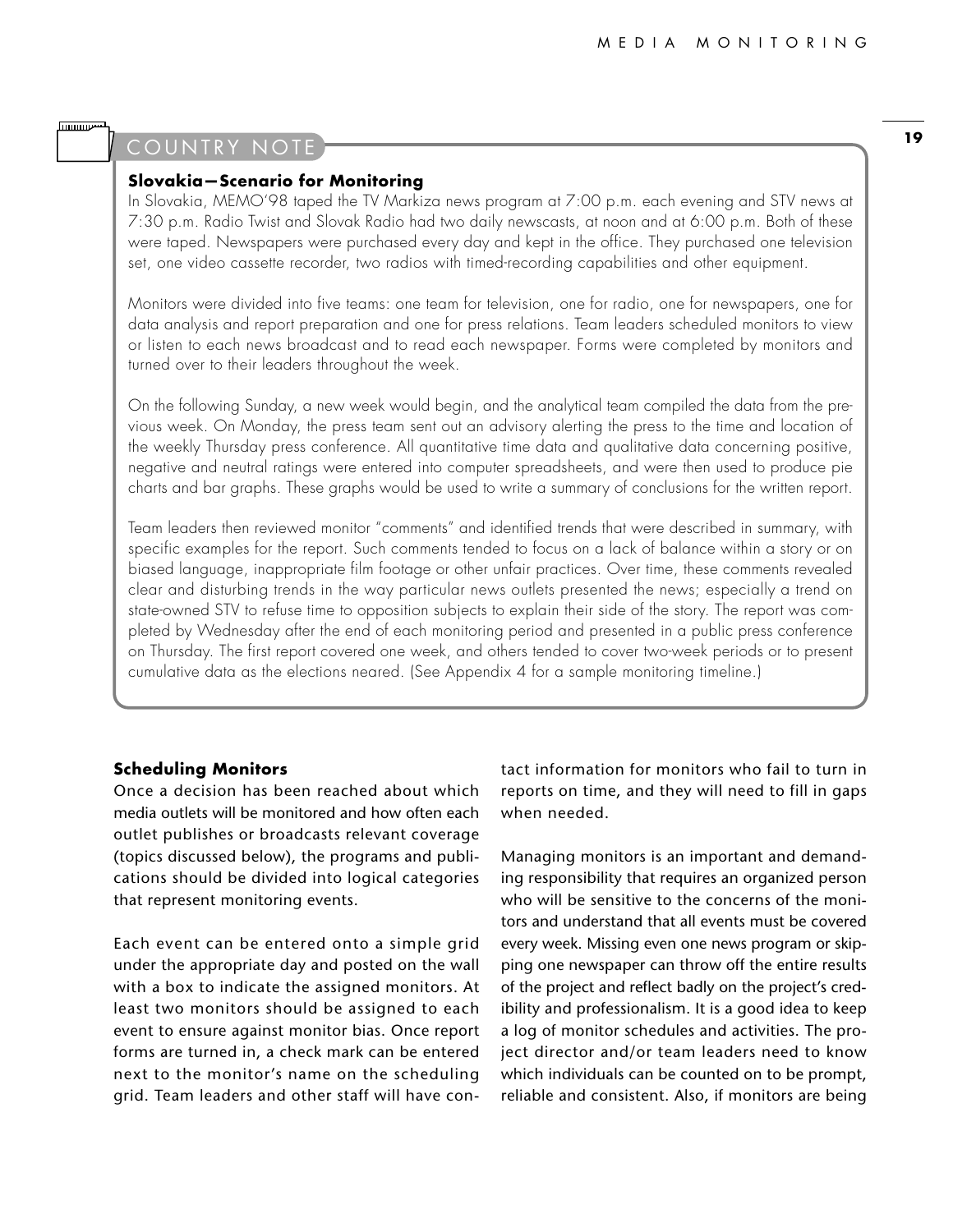Missing even one news program or skipping one newspaper can throw off the entire results of the project and reflect badly on the project's credibility and professionalism.

paid based on performance, a record of who did what is needed.

#### **Developing Forms**

Monitoring forms for each type of monitoring event, as well as data compilation and analysis forms, must be developed and filled in meticulously. The types of data to collect on such forms are discussed in Chapters Four and Five, and sample forms are presented in the appendices.

#### **Record Keeping**

In addition to keeping logs of monitor activities, a good monitoring project should keep meticulous records of all relevant materials. These materials should be kept in an organized and secure manner on designated storage shelves or cabinets.

The project's records should include the following materials:

- Labeled copies of all videotapes of television programs organized by time and date and news outlet;
- Labeled copies of all audiotapes of radio programs organized by time and date and news outlet;
- Copies of all monitored newspapers organized by publication and date;
- Copies of all forms turned in by monitors filed separately by date and news outlet;
- Copies of all other forms used for tabulation and collation of monitoring results organized by date and news outlet;
- Copies of all brochures, press releases, reports and other materials released by the project; and
- Records of all media coverage (newspaper clippings, audio and video tapes) of the monitoring project.

#### **Obtaining Supplies**

The following is a suggested list of supplies that will be needed to conduct a monitoring project that includes television, radio and newspapers.

**Televisions and Radios**. After scheduling monitored events, decide how many televisions and radios are needed. If events occur simultaneously on different channels, more than one or two sets will be needed. Also, monitors may require sets to view tapes while other sets are recording programs. This can ensure that all monitoring events are appropriately covered.

**Newspapers**. A subscription to all monitored newspapers, or a system for purchasing them on a daily basis, is necessary.

**Video and Audio Recorders**. Video and audio recorders will be needed to tape events. Extra recorders may be necessary so that tapes can be viewed or listened to while other machines are taping programs. Recorders should have a function to set timers to record programs automatically. If this is not possible, reliable staff will be needed to turn on the recording devices at the appropriate times.

**Tapes**. Calculate the number of audio and video tapes needed for the duration of the project and purchase them well in advance. Make sure to purchase tapes that are of a reliable quality.

**Earphones**. Earphones may be needed to allow monitors to work without disturbing others in the office, depending on the provisions and space of the monitoring room.

**Video Camera**. A video camera can be used to tape practice news conferences and other events to help train those who will be speaking in public or to the press.

**Computer(s), Printer(s) and Software**. Computers, printers, and software are necessary for data entry, analysis, and for creating reports and other documents. Secure computer backup of documents is also required where possible.